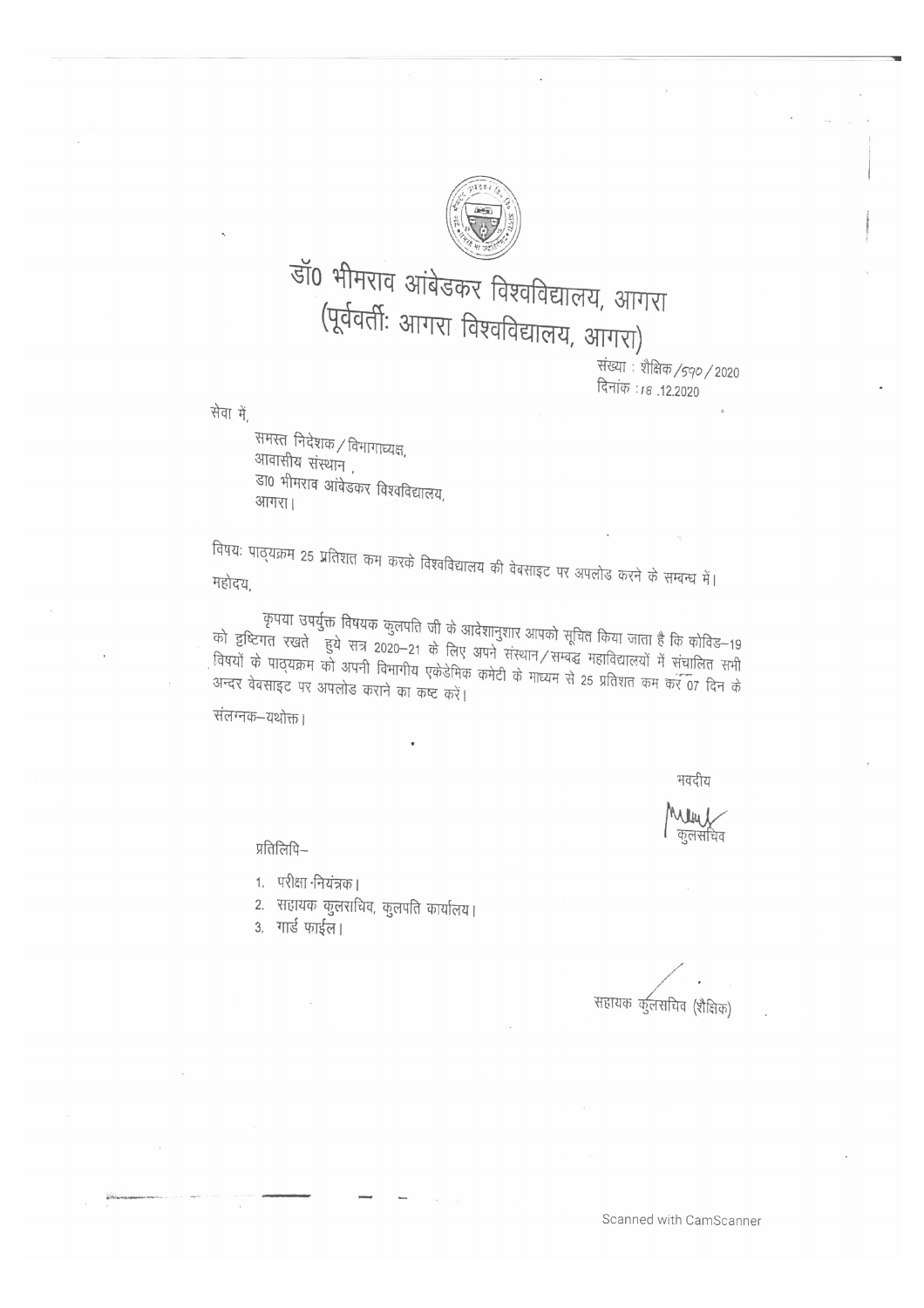In reference of University letter vide Acd.|590|2020 dated 18/12/2020 the 25% reduced syllabus of Bachelor of Computer Application (B.C.A.)for the session 2020-21 to be uploaded on concerned college login ID through the University website.



# **BACHELOR OF COMPUTER APPLICATION**

# (B.C.A.)

# **(THREE YEAR DEGREE COURSE)**

**with effect from session 2019-20**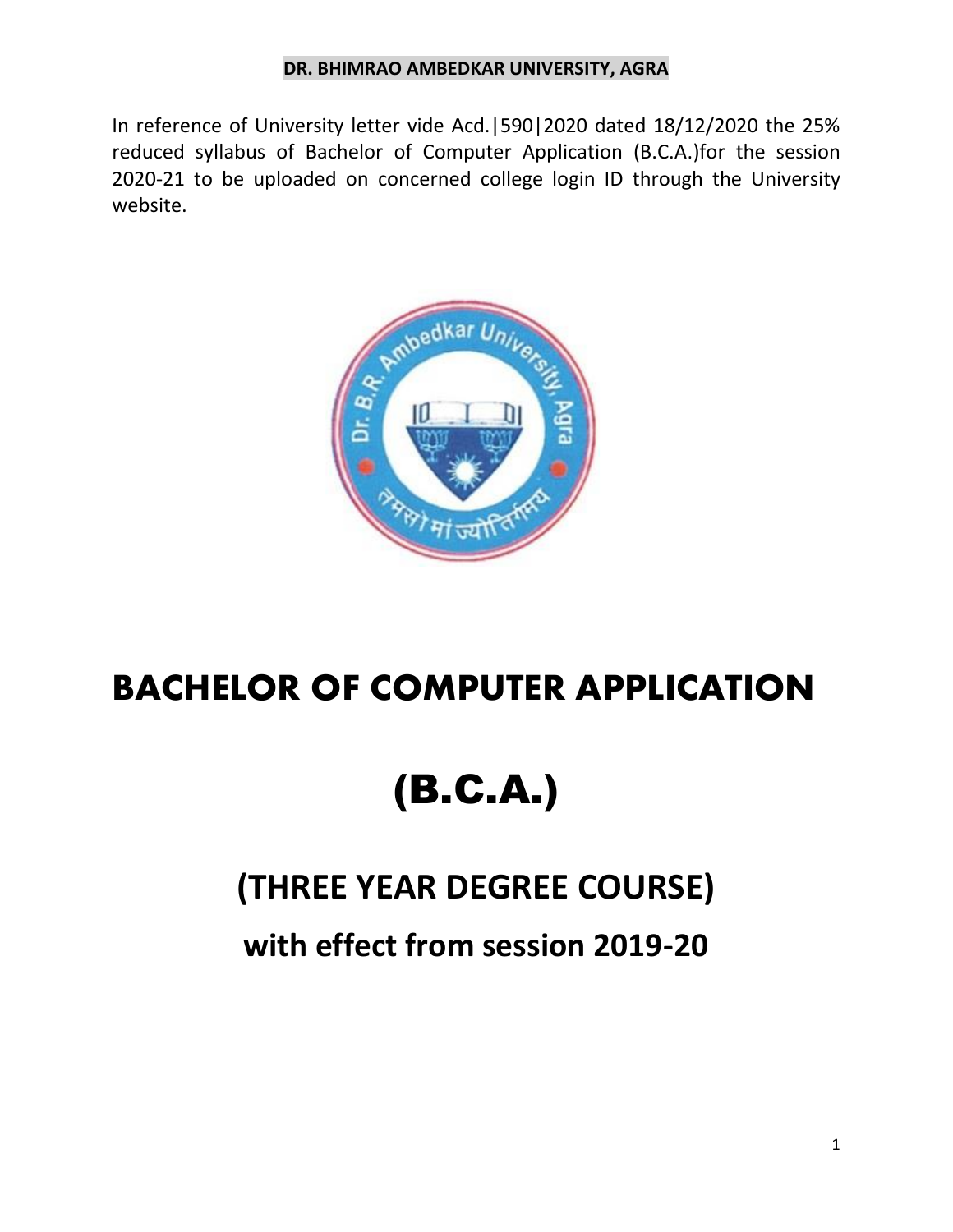# **BACHELOR OF COMPUTER APPLICATION (B.C.A.) DETAILED SYLLABUS FIRST SEMESTER PAPER CODE: C-101 Computer Fundamentals and MS-Office**

#### **UNIT-I**

**Introduction to Computers:** Block diagram of computer. Types of computers and features, Mini Computers, Micro Computers, Mainframe Computers, Super Computers. Types of Programming Languages (Machine Languages, Assembly Languages, High Level Languages). Types of Memory (Primary avgnd Secondary) RAM ROM, PROM, and EPROM. Secondary Storage Devices (FD, CD, HD, Pen drive) I/O Devices (Scanners, Plotters, LCD, Plasma Display) Number Systems Introduction to Binary, Octal, Hexadecimal system Conversion, Simple Addition, Subtraction, Multiplication.

#### **UNIT-II**

**Algorithm and Flowcharts Algorithm**: Advantages and disadvantages, Flowchart: Definition, Define symbols of flowchart.

#### **UNIT-III**

Services in O.S., DOS, Files and Directories, Batch Files, Types of O.S.

#### **UNIT-IV**

Features of MS-Windows, Control Panel, Icons, Windows Accessories, Paintbrush.

#### **UNIT-V**

Editors and Word Processors Basic Concepts, Examples: MS-Word. Spread sheets and Database packages Purpose, usage, command, Creation of files in MS-Access, MS-PowerPoint.

#### **Suggested Books:**

1. V.Rajaraman "Fundamental of Computers", B.P.B. Publications

- 2. P.K. Sinha "Fundamental of Computers"
- 3. Steve Sagman "MS-Office 2000(For Windows)"
- 4. Tennenbum Tata MacGraw "Computer Networks",Hill Publication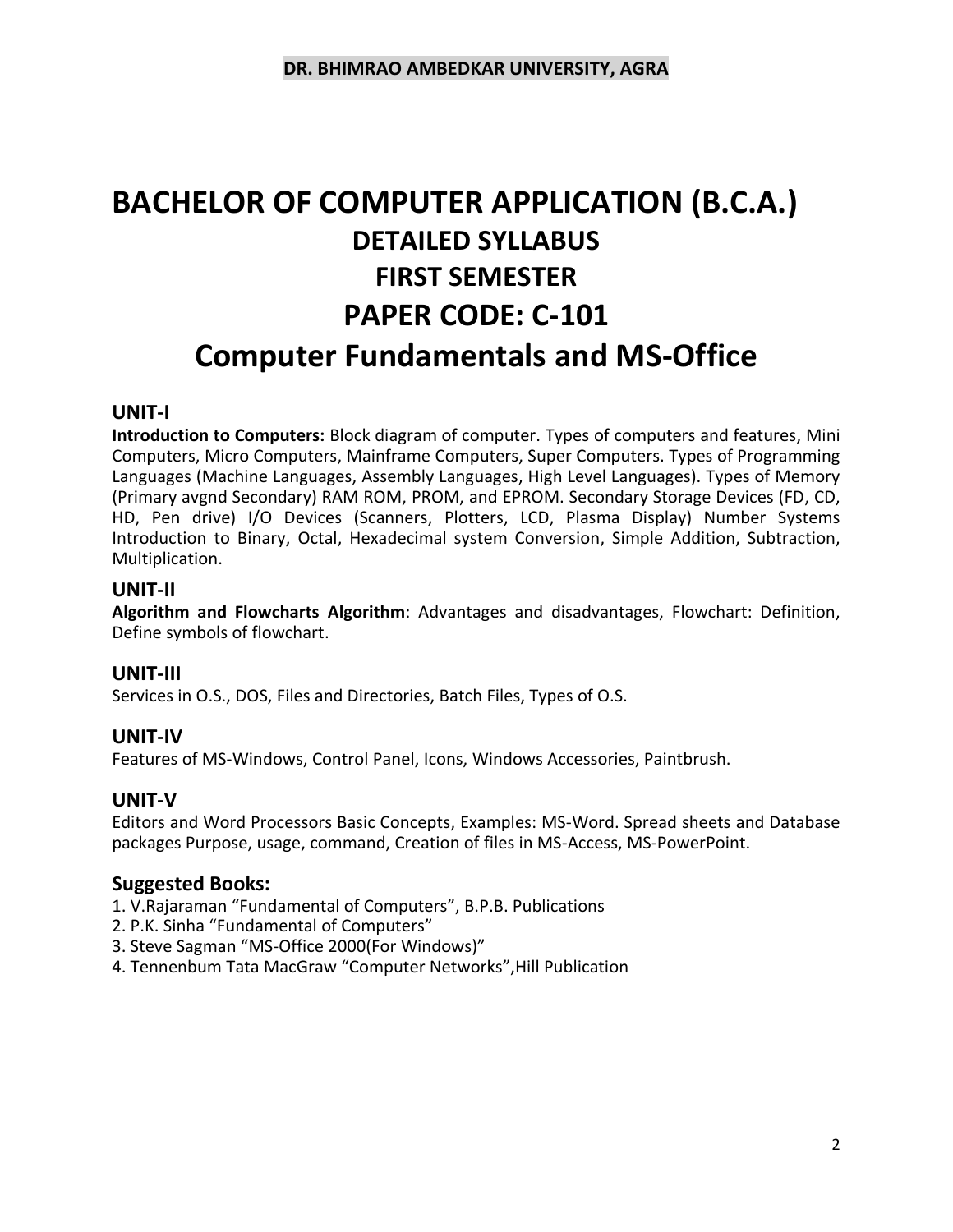# **BACHELOR OF COMPUTER APPLICATION (B.C.A.) DETAILED SYLLABUS FIRST SEMESTER PAPER CODE: C-102 Introduction to Programming using C**

#### **UNIT-I**

**C basics**: C character set, Identifiers and keywords, Data types, constants, variables and arrays, declarations, arithmetic operators, unary operators, relational and logical operators, assignment operators, conditional operators.

#### **UNIT-II**

**Decision Control Structures:** If Statement, If-else statement, Nested if (), Switch, case statement, Iterative statements: For loop, While loop, Do-while () loop, Conditional statements: Break. Array: Declaration of an Array, Initialization of Array, Types of Array: Single Dimension Array, Two, Dimensional Array, Address Calculation of an Element of a 2-D Array

#### **UNIT-III**

**Functions:** Library Functions, User Defined Functions, Function Declaration, Types of Arguments: Actual Arguments, Formal Arguments, Function Definition, Passing Arrays as Parameters, Methods to Call a Function: Call by Value, Call by Reference.

#### **UNIT-IV**

**Pointers:** Declaration of Pointer Variables, Pointer Arithmetic

#### **UNIT-V**

Structures, Unions, Array of Structures, File Handling: Opening a File, Closing a File, File, Opening Modes, Reading from and Writing to a File, Copying Content of an Existing File to another.

- 1. E.Balagurusamy, "Programming in ANSI C", TMH
- 2. Peter Norton's, "Introduction to Computers", TMH
- 3. Yashwant Kanetkar, "Let us C", BPB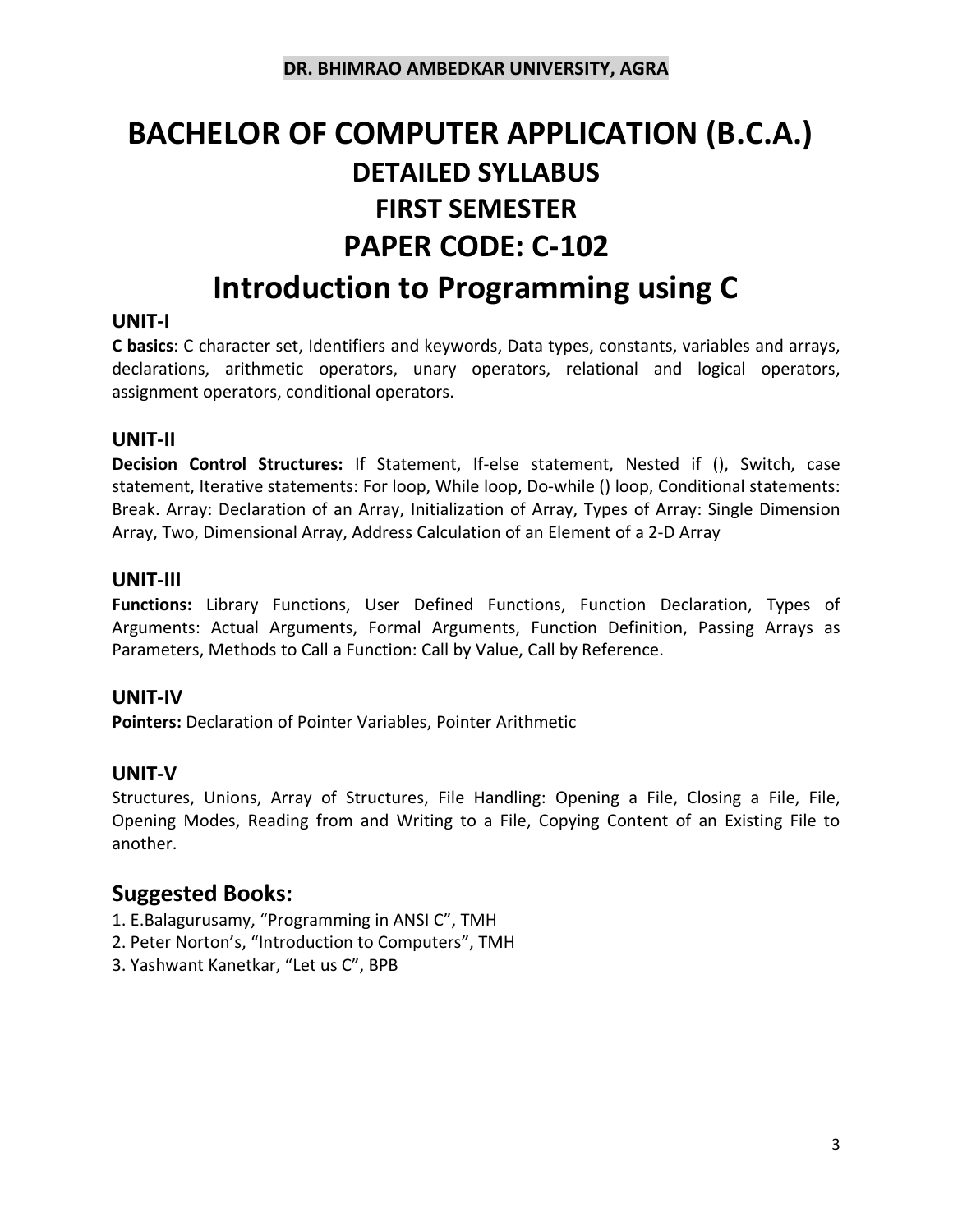# **BACHELOR OF COMPUTER APPLICATION (B.C.A.) DETAILED SYLLABUS FIRST SEMESTER PAPER CODE: C- 103 Business Communication and Soft Skills**

# **UNIT-I**

**Means of Communication**: Process, Functions, Objectives, Importance, Communication barriers, 7C's of Communication, Types of Communication: Meaning, nature and scope.

# **UNIT-II**

**Oral communication**: Principle of effective oral communication Techniques of effective speech, Media of oral communication (Face, to, face conversation, Teleconferences, Press Conference, Demonstration, Radio Recording, Dictaphone, Meetings, Rumour, Demonstration and Dramatisation, Public address system, Grapevine, Group Discussion, Oral report, Closed circuit TV).

**Written Communication** Principle of Effective writing, Writing Techniques, Electronic Writing Process.

**Business Letters & Reports**: Need and functions of business letters, Kinds of business letters, Purpose, Kind and Objective of Reports, Writing Reports.

### **UNIT-III**

**Drafting of business letters:** Enquiries and replies, Placing and fulfilling orders, Complaints and follow, Circular letters Application for employment and resume.

**Information Technology for Communication:** Word Processor, Telex, Facsimile(Fax), E-mail, Voice mail, Internet Multimedia, Teleconferencing, Mobile Phone Conversation, Video Conferencing, SMS, Telephone Answering Machine, Advantages and limitations of these types. **Self Analysis:** SWOT Analysis, Who am I, Attributes, Creativity: Out of box thinking, Lateral Thinking**.** 

### **UNIT-IV**

**Attitude:** Factors influencing Attitude, Etiquette. Motivation: Factors of motivation, Self talk,. Goal Setting: Wish List, SMART Goals, Short Term, Long Term, Life Time Goals.

**Interpersonal Skills:** Gratitude: Understanding the relationship between Leadership Networking & Team work. Assessing Interpersonal Skills Situation description of Interpersonal Skill. Team Work: Necessity of Team Work Personally, Socially and Educationally.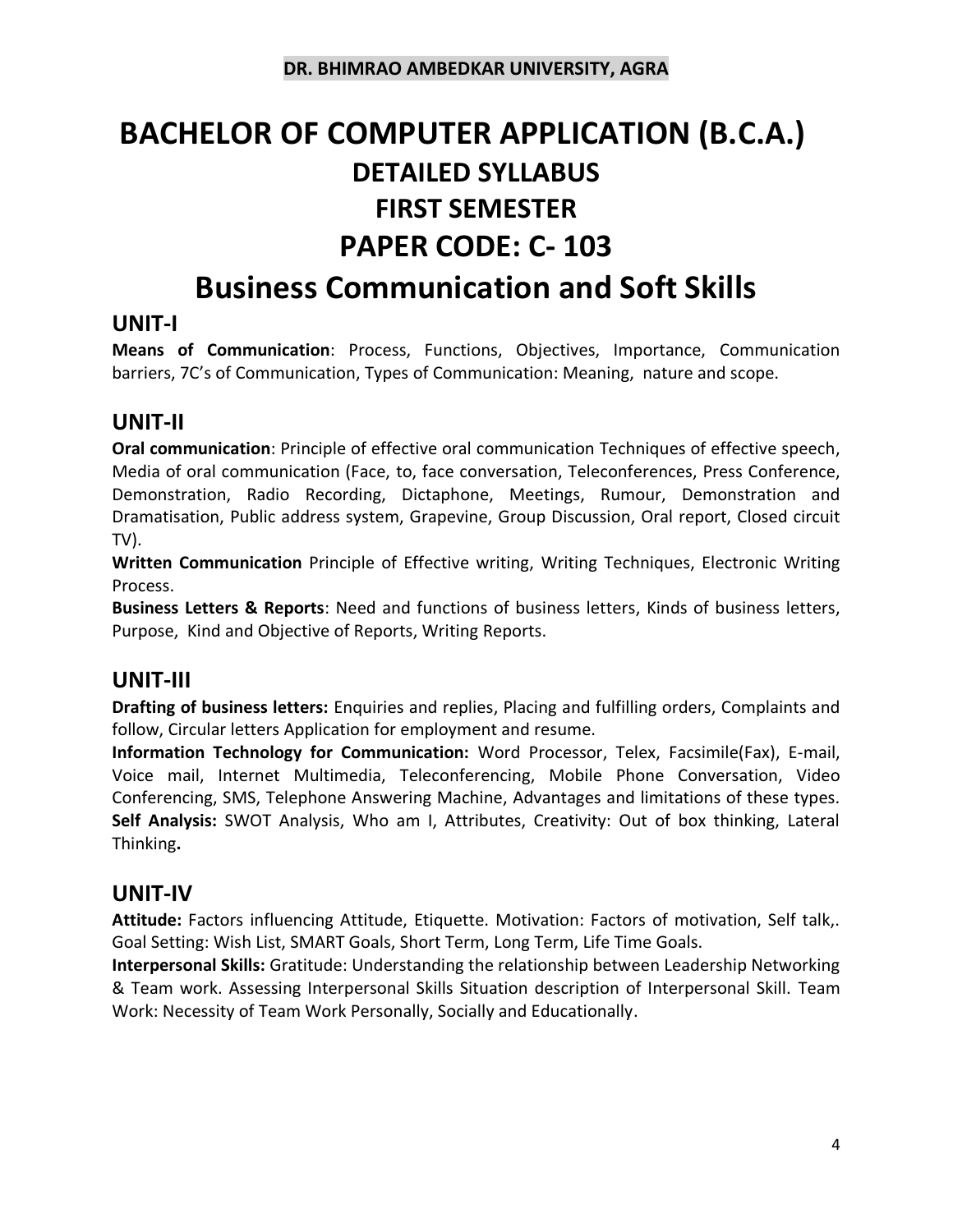### **UNIT-V**

**Leadership:** Skills for a good Leader, Assessment of Leadership Skills, Stress Management: Causes of Stress and its impact, Stress Busters.

**Emotional Intelligence:** What is Emotional Intelligence, Emotion Scales, Managing Emotions. **Conflict Resolution:** Conflicts in Human Relations Approaches to conflict resolution. Decision Making: Importance and necessity of Decision Making, Weighing Positives & Negatives.

- 1. K .K. Sinha "Business Communication",Galgotia Publishing Company, New Delhi.
- 2. C.S. Rayudu "Media and Communication Management", Hikalaya Publishing House, Bombay.
- 3. Rajendra Pal and J.S. Korlhalli,"Essentials of Business Communication", Sultan Chand & Sons, New Delhi.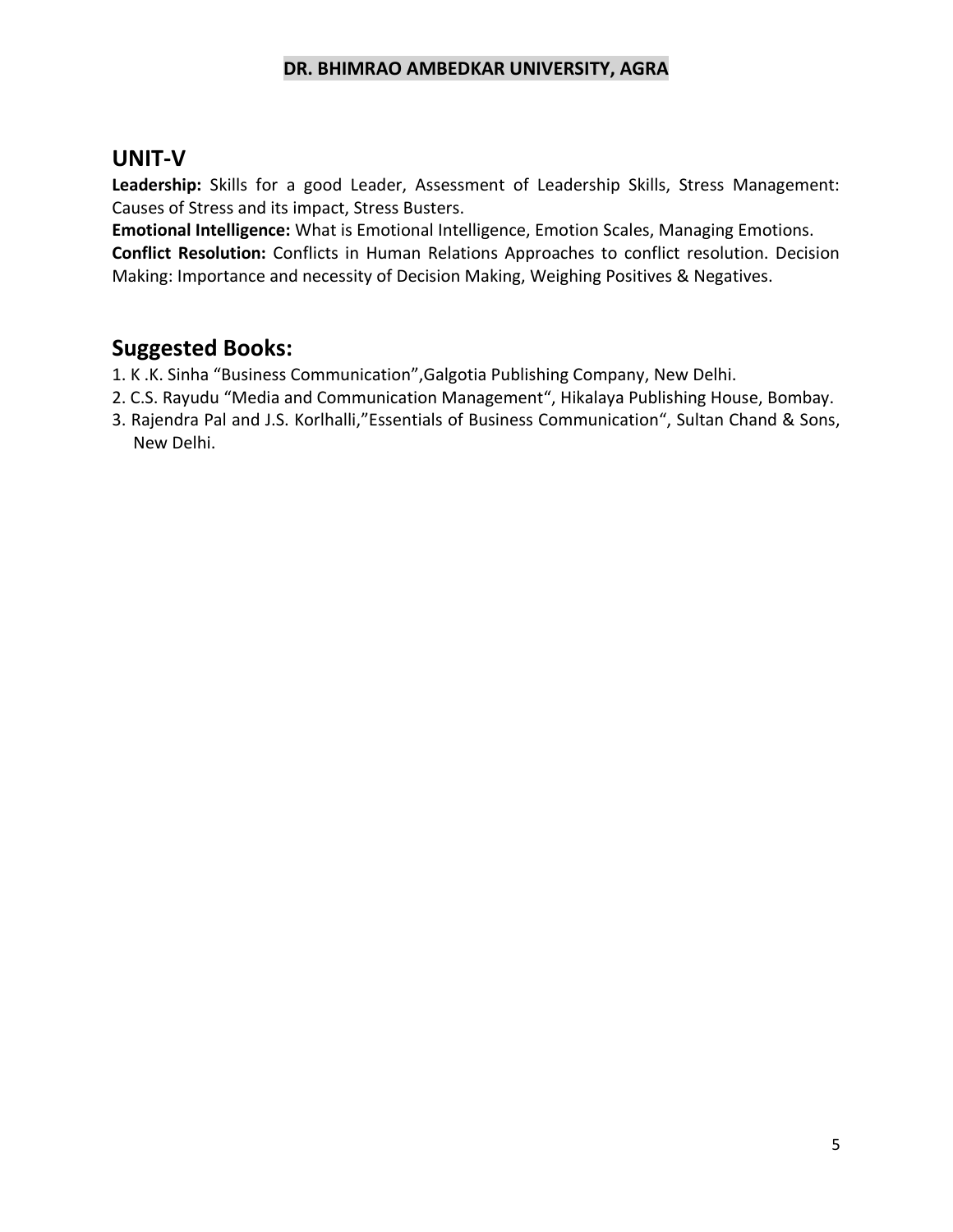# **BACHELOR OF COMPUTER APPLICATION (B.C.A.) DETAILED SYLLABUS FIRST SEMESTER PAPER CODE: C-104 Introduction to HTML, CSS- XML**

#### **UNIT-I**

World Wide Web, Web page, Home page, Web site, Static, Dynamic and Active web page, Overview of Protocols, Simple Mail Transfer Protocol, Gopher, Telnet, Emails, TFTP, Hyper Text Transfer Protocol, Client server computing concepts. Web Client and Web Sever Web Browser, **Browsers:** Internet Explorer, Mozilla Firefox, Client, Side Scripting Languages, VB Script and Java Script, Active X control and Plug-ins, Web Server Architecture, Image maps, CGI, API web database connectivity, DBC, ODBC

#### **UNIT-II**

Dynamic HTML, CSSP (Cascading Style Sheet Positioning) and JSSS (JavaScript assisted Style Sheet), Layers of Netscape, The ID Attribute.

#### **UNIT-III**

**Introduction to HTML:** Element, Attribute, Headings, Paragraphs, Styles, Formatting, Comments, CSS, Links, Images, Tables, Lists, Blocks, Classes, ID, frames, File Paths, Head, Entities, Symbols, Color and Background of Web Pages, Hypertext, Hyperlink and Hypermedia, Links, Anchors and URLs, Links to External Documents, Different Section of a Page and Graphics, Creating Table, Frame, Form and Style Sheet.

#### **UNIT-IV**

**CSS:** Syntax, Colors, Backgrounds, Borders, Margins, Padding, Height/ Width, Box Model, Outline, Text, Fonts, Icons, Links, Lists, Position, Overflow, Float, Inline, Block, Align, Navigation Bar, Dropdowns, Image Gallery, Image Sprites, Attr Selectors, Forms, Counters, Website Layout, Units, Specificity.

#### **UNIT-V**

**XML:** Elements, Attributes, Namespaces, Display, HTTP request, Parser, DOM, XPath, XSLT, XQuerry, XLink, Validator, DTD, Schema, Server

- 1. Shelley Powers, "Dynamic Web Publishing" 2
- 2. Thomas A. Powell,"Html & CSS: The Complete Reference", 5th Edition
- 3. Heather Williamson,"XML: The Complete Reference"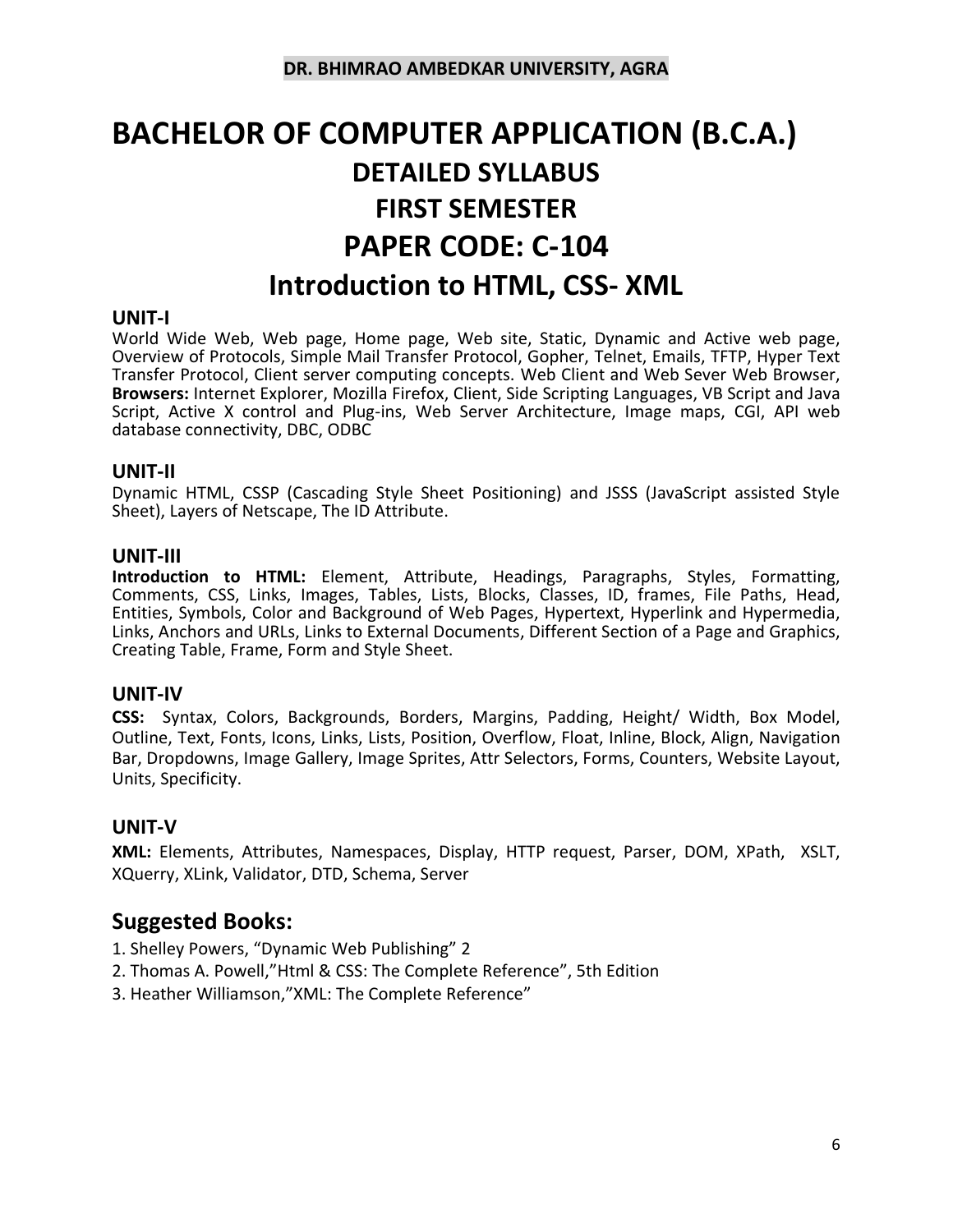# **BACHELOR OF COMPUTER APPLICATION (B.C.A.) DETAILED SYLLABUS FIRST SEMESTER PAPER CODE: C-105 Mathematics -I**

#### **UNIT-I**

**Determinants:** Definition, Minors, Cofactors, Properties of Determinants **Matrices:** Definition, Types of Matrices, Addition, Subtraction, Scalar Multiplication and Multiplication of Matrices, Cramers Rule, Rank of Matrix Dependence of Vectors

#### **UNIT-II**

**Limits & Continuity:** Limit at a Point, Properties of Limit, Computation of Limits of Various Types of Functions, Continuity at a Point, Type of Discontinuities

#### **UNIT-III**

**Differentiation:** Derivative, Derivatives of Sum, Differences, Product and Quotients, Chain Rule, Rolle's Theorem, Mean Value Theorem, Expansion of Functions (Maclaurin's and Taylor's),Indeterminate Forms, L-Hospitals Rule, Maxima and Minima.

#### **UNIT-IV**

**Integration:** Integral as Limit of Sum, Fundamental Theorem of Calculus( without proof.), Indefinite Integrals, Methods of Integration Substitution, by Parts, Partial Fractions.

#### **UNIT-V**

**Vector Algebra:** Definition of a vector in 2 and 3 Dimensions, Double and Triple Scalar and Vector Product .

- 1. B.S. Grewal, "Elementary Engineering Mathematics", 34th Ed., 1998.
- 2. Shanti Narayan*,* "Integral Calculus", S. Chand & Company, 1999
- 3. H.K. Dass, "Advanced Engineering Mathematics", S. Chand & Company, 9th Revised Edition, 2001.
- 4. Gorakh Prasad and Chandrika Prasad,"Differential and Intigration"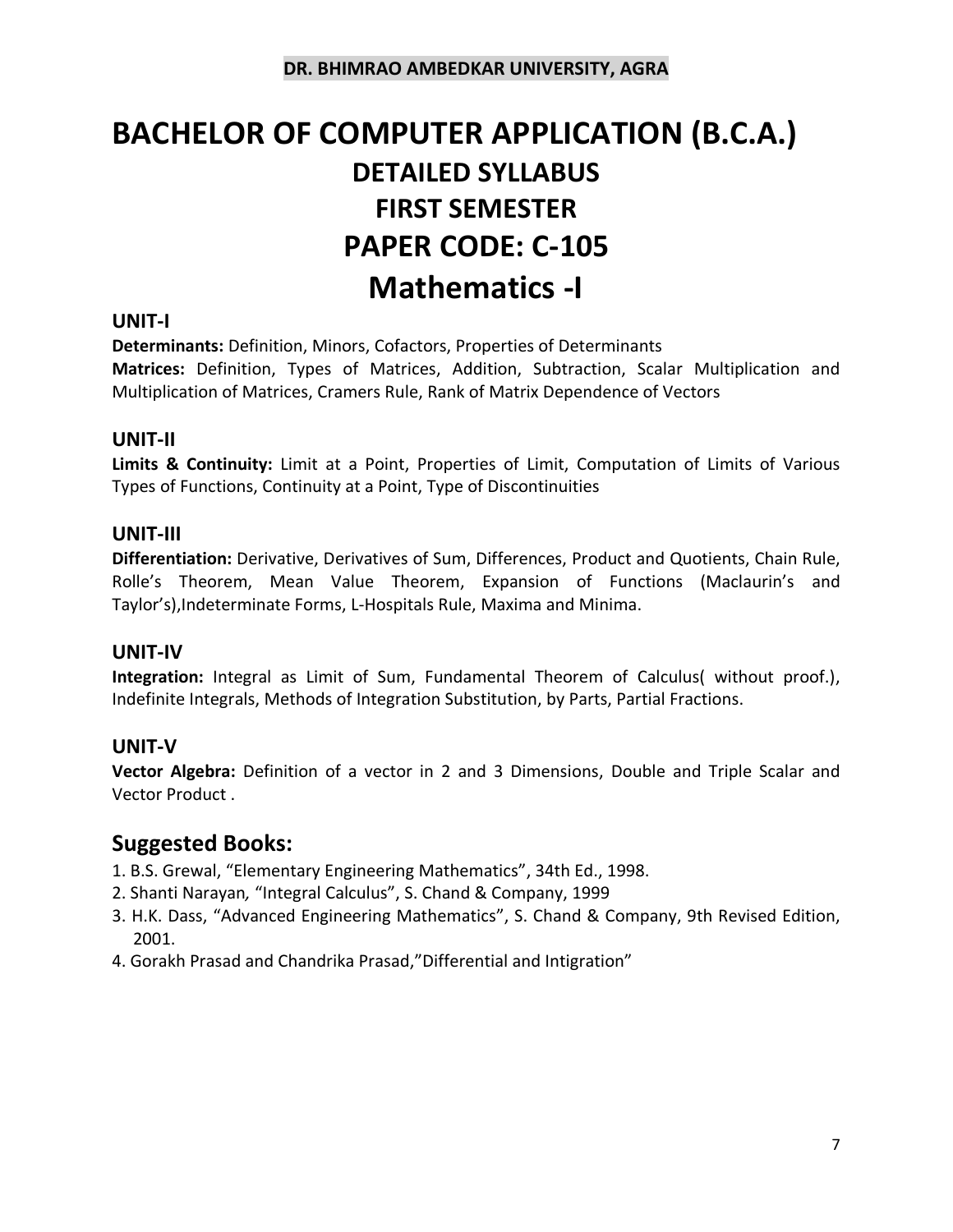# **BACHELOR OF COMPUTER APPLICATION (B.C.A.) DETAILED SYLLABUS SECOND SEMESTER PAPER CODE: C-201 Object Oriented Programming Using C++**

### **UNIT-I**

**Introduction:** Introducing Object Oriented Approach. Basic concept of OOPs, operators, tokens, variables, Keywords, Data types, identifiers, characters, typedef statement, constants, Enumerated data type.

#### **UNIT-II**

**Control Flow:** If statement, If Else statement, Nested If, Else, Statements, For Loop, While Loop, Do. Classes and Objects, Encapsulation, information hiding, abstract data types, attributes, methods, C++ class declaration, Constructors and destructors, Default parameter value, object types, dynamic memory allocation.

#### **UNIT-III**

**Array:** Array Illustration, Multi- Dimensional arrays, Strings, Array of Strings, Function prototype, function return data type, Default argument, Inline function, Function Overloading, Operator Overloading,

#### **UNIT-IV**

**Pointers:** Pointer to Derived Class, array of Pointers, Inheritance and Polymorphism: Inheritance, Class hierarchy, derivation, public, private & protected, abstract Classes.

#### **UNIT-V**

**Files and Exception Handling:** Streams and files, Namespaces.

# **Suggested Books:**

1. A.R.Venugopal, Rajkumar, T. Ravishanker "Mastering C++", TMH, 1997.

- 2.S.B.Lippman&J.Lajoie," C++ Primer",3<sup>rd</sup>Edition, Addison Wesley, 2000.The C programming Lang.,Person Ecl,Dennis Ritchie
- 3. R.Lafore,"Object Oriented Programming using C++",Galgotia Publications,2004
- 4. D.Parasons,"Object Oriented Programming using C++",BPB Publication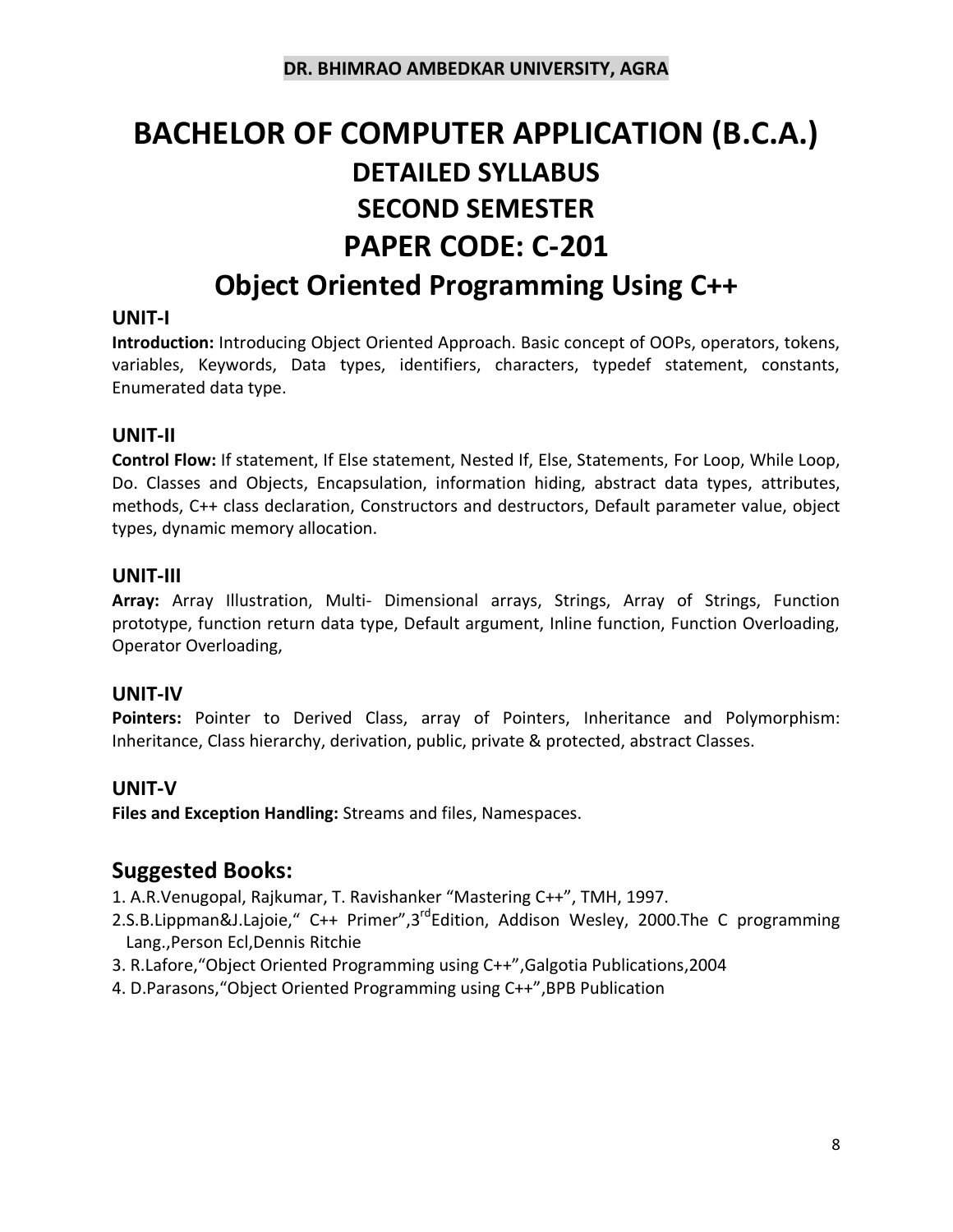# **BACHELOR OF COMPUTER APPLICATION (B.C.A.) DETAILED SYLLABUS SECOND SEMESTER PAPER CODE: C-202 Digital Electronics**

#### **UNIT-I**

**Number System & Boolean Algebra:** Number System: Binary, Octal, Decimal, Hexadecimal, Conversion of Number System, Binary Arithmetic &Complement,. Boolean Function, Boolean Postulates, De-Morgan's Theorem, Boolean Expressions: Sum of Product, Product of Sum, Minimization of Boolean Expressions using K-Map, Logic Gates: AND, OR, NOT,NAND, NOR, XOR, XNOR.

#### **UNIT-II**

**Combinational Circuits:** Adders & Subtractors: Half Adder, Full Adder, Binary Adder, Half Subtractor, Full Subtractor, Magnitude Comparator: Two Bit Magnitude Comparator, Three Bit Magnitude Comparator, Multiplexer & De-Multiplexer.

#### **UNIT-III**

**Sequential Circuit:** Introduction to Flip Flops: SR, JK, Master Slave Flip Flops, Conversion of Flip Flops, Characteristic Table & Equation, Excitation Table, State Diagram, State Table, State Reduction.

#### **UNIT-IV:**

**Registers**: Introduction of Registers, Classification of Registers, Register with Parallel Load, Shift Registers.

#### **UNIT-V:**

**Counters:** Introduction of Counter, Asynchronous/Ripple Counters, Synchronous Counters, Ring Counter, Johnson Counter.

# **Suggested Books:**

1. M.M. Mano"Digital Logic and Computer design" (PHI) 1998

- 2. M.M. Mano "Computer Architecture" (PHI) 1998
- 3. Malvino and Lea "Digital Electronics" (TMH) 1998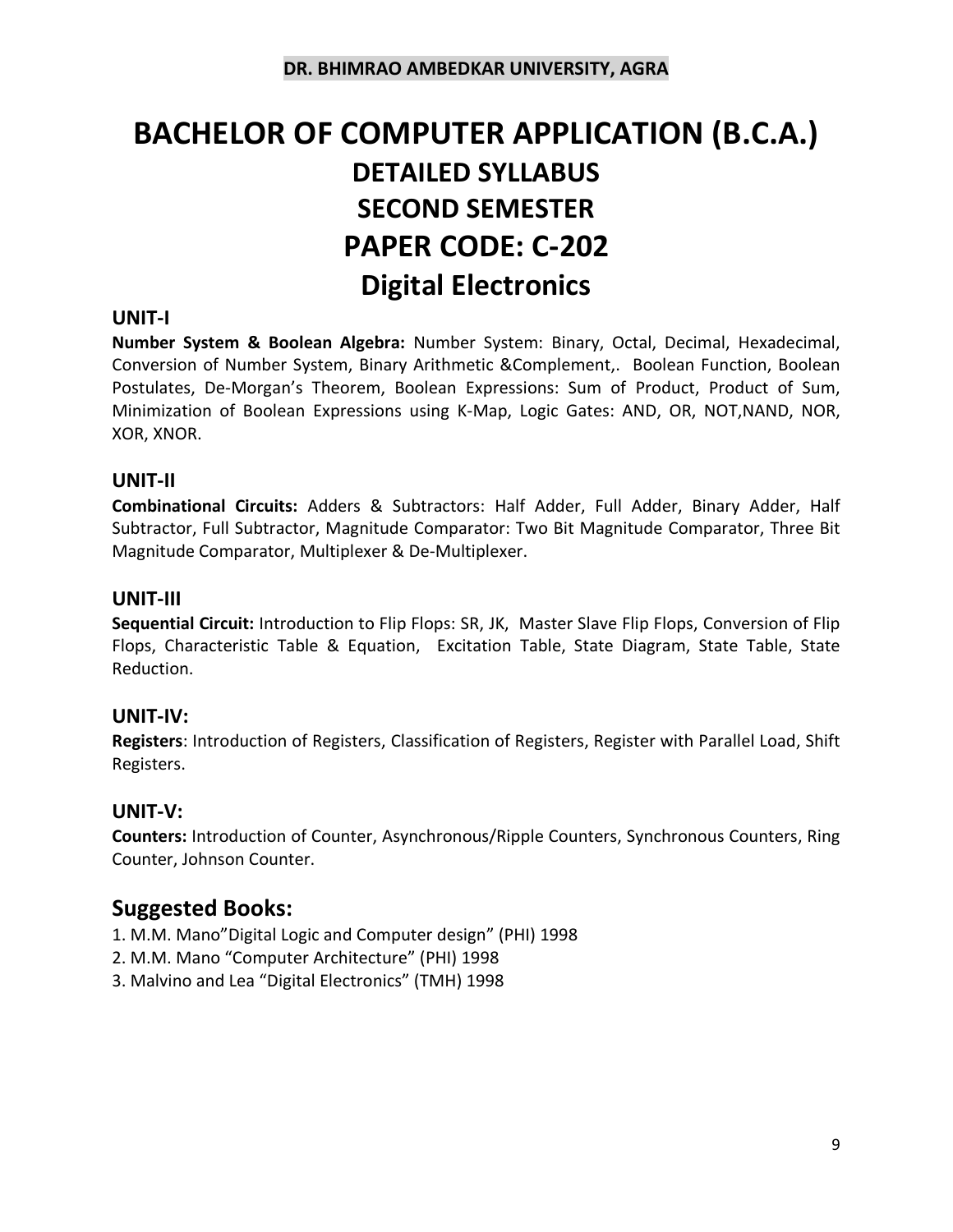# **BACHELOR OF COMPUTER APPLICATION (B.C.A.) DETAILED SYLLABUS SECOND SEMESTER PAPER CODE: C-203 Data Structure Using 'C'/'C++'**

### **UNIT-I**

Classification of Data Structure, Operations on Data Structure, Address Calculation, Application of arrays, Application of Arrays.

### **UNIT-II**

**Continuous Implementation (Stack):** Array Representation, Operations on Stacks: Push & Pop, Applications of stack, Conversion of Infix to Prefix and Postfix Expressions, Evaluation of postfix expression using stack

**Recursion:** Recursive Definition and Processes Recursion Vs. Iteration Continuous. Implementation (Queue): Array representation and implementation of Queues.

#### **UNIT-III**

**Non Continuous Implementation:** Link Lists: Linear List concept, Linked List Terminology, Representation of Linked List in Memory, Types of Linked List, Single Linked List, Doubly Linked List, Operations on Link List: Create List Insert node (empty list, beginning, middle, end), Delete node (first, general case), Print list, Count Nodes, Sort Lists.

#### **UNIT-IV:**

**Trees:** Introduction to Tree & its Terminology, Binary trees, Types of Binary trees, Representation of Binary Tree, Traversals (Inorder, Preorder, Postorder),Tree Expression.

#### **UNIT-V:**

**Sorting & Searching Techniques:** Bubble Sort, Insertion Sort, Quick Sort, Sequential Search, Binary Search.

# **Suggested Readings:**

- 1. S. Lipschutz,"Data structures",Mc,Graw,Hill International Editions,1986.
- 2. A. Michael Berman,"Data Structures via C++",Oxford University Press,2002.
- 3. M. Weiss,"Data Structures and Algorithm Analysis in C++",Pearson Education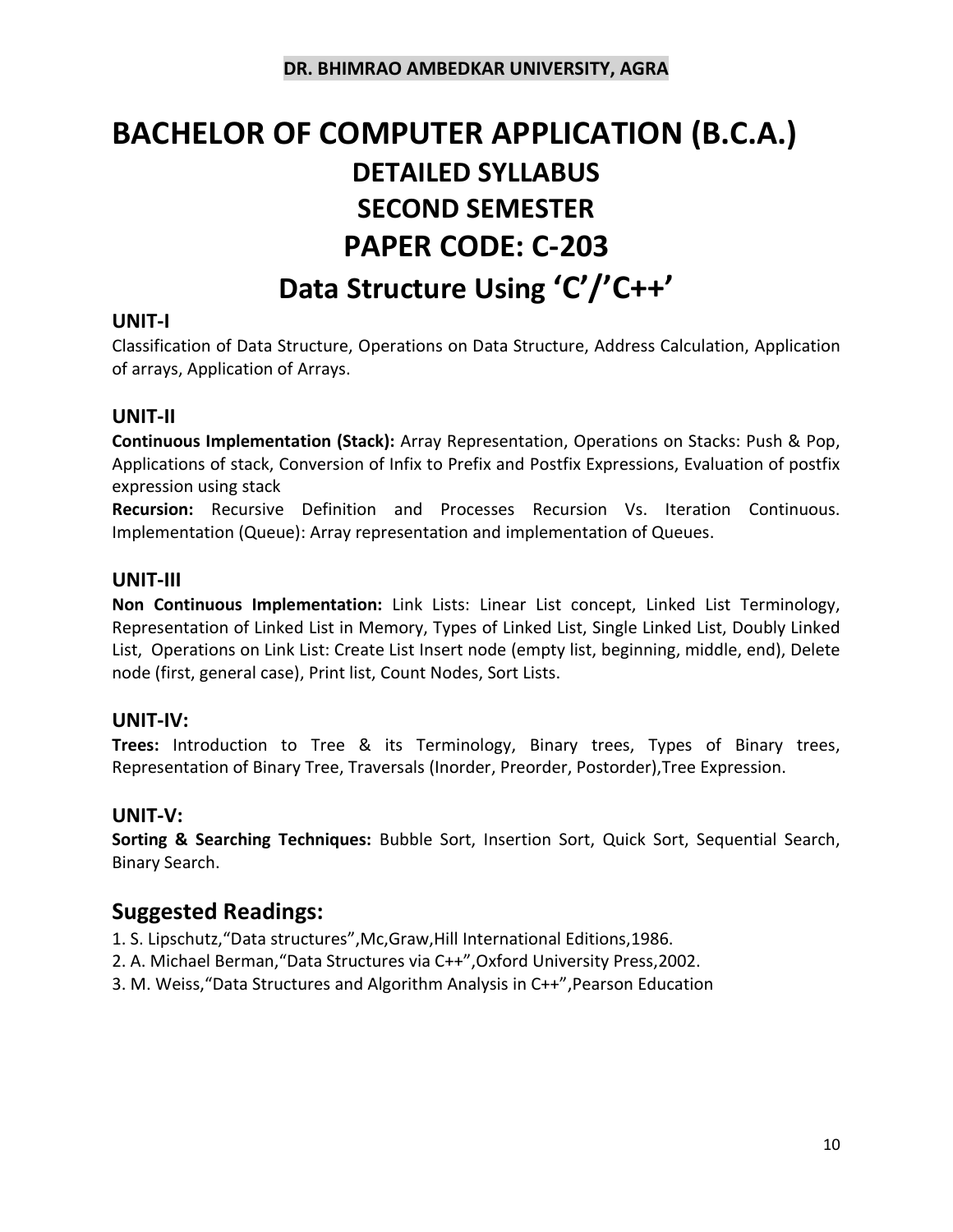# **BACHELOR OF COMPUTER APPLICATION (B.C.A.) DETAILED SYLLABUS SECOND SEMESTER PAPER CODE: C-204 Principles of Management**

# **UNIT-I**

**Nature of Management:** Meaning, Definition, it's nature purpose, importance & Functions, Concepts of management, Administration, Organization, Evolution of Management.

# **UNIT-II**

**Functions of Management:** Planning - Meaning - Need & Importance, type's levels, advantages & limitations. Forecasting - Need & Techniques Decision making Types.

### **UNIT-III**

**Elements of organizing & processes:** Types of organizations, Delegation of authority - Need, difficulties in delegation - Decentralization Staffing - Meaning & Importance Direction, Types & Importance. Leadership - Meaning - styles, qualities & functions of leaders

### **UNIT-IV**

**Functions of Management:** Controlling - Need, Nature, importance, Process & Techniques Coordination - Need – Importance, Strategic Management Definition, Classes of Decisions, Levels of Decision, Strategy, Role of different Strategist.

### **UNIT-V**

**Recent Trends in Management:** Social Responsibility of Management – environment friendly management, Stress Management International Management

# **Suggested Books:**

1. Horold Koontz and Iteinz Weibrich-" Essential of Management" – McGraw hills International

- 2. J.N.Chandan "Management Theory & Practice "
- 3. K. Aswathapa "Essential of Business Administration" Himalaya Publishing House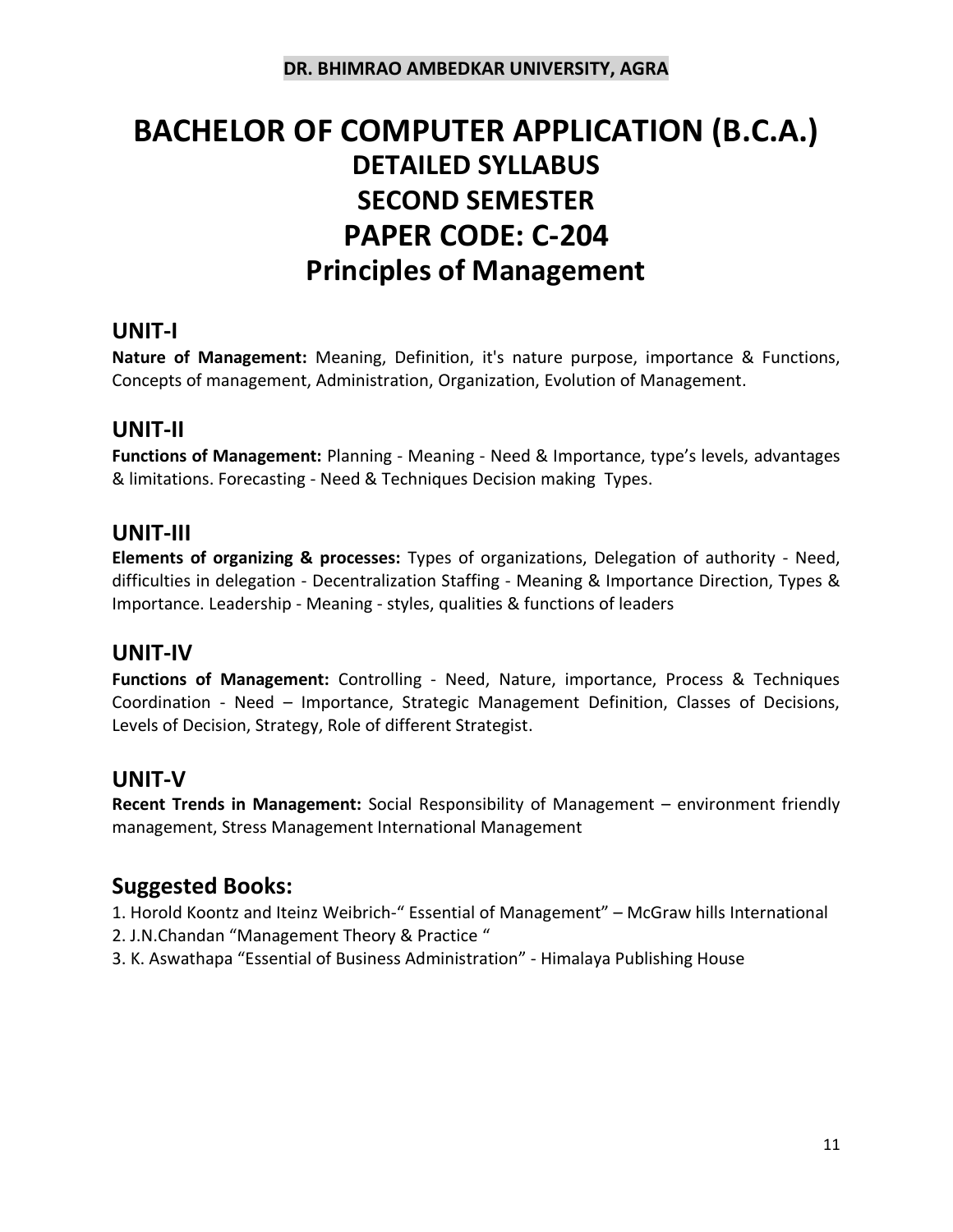# **BACHELOR OF COMPUTER APPLICATION (B.C.A.) DETAILED SYLLABUS SECOND SEMESTER PAPER CODE: C-205 Numerical Methods**

#### **UNIT-I**

**Roots of Equations:** Bisections Method, Newton's Raphson Method, Rate of convergence of Newton's method.

#### **UNIT-II**

**Interpolation and Extrapolation :** Finite Differences, The operator E-Newton's Forward and Backward Differences, Newton's dividend differences formula, Lagrange's Interpolation formula for unequal Intervals, Laplace, Everett formula.

#### **UNIT-III**

**Numerical Differentiation Numerical Integration :** Introduction, direct methods, maxima and minima of a tabulated function, Trapezoidal rule, Simpson's One third rule.

#### **UNIT-IV**

**Solution of Linear Equation:** Gauss's Elimination method.

#### **UNIT-V**

**Solution of Differential Equations:** Euler's method, Fourth-order Ranga Kutta method.

- 1. Scarbourogh, "Numerical Analysis".
- 2. Gupta & Bose S.C. "Introduction to Numerical Analysis, "Academic Press, Kolkata,
- 3. S.S.Shashtri, "Numerical Analysis", PHI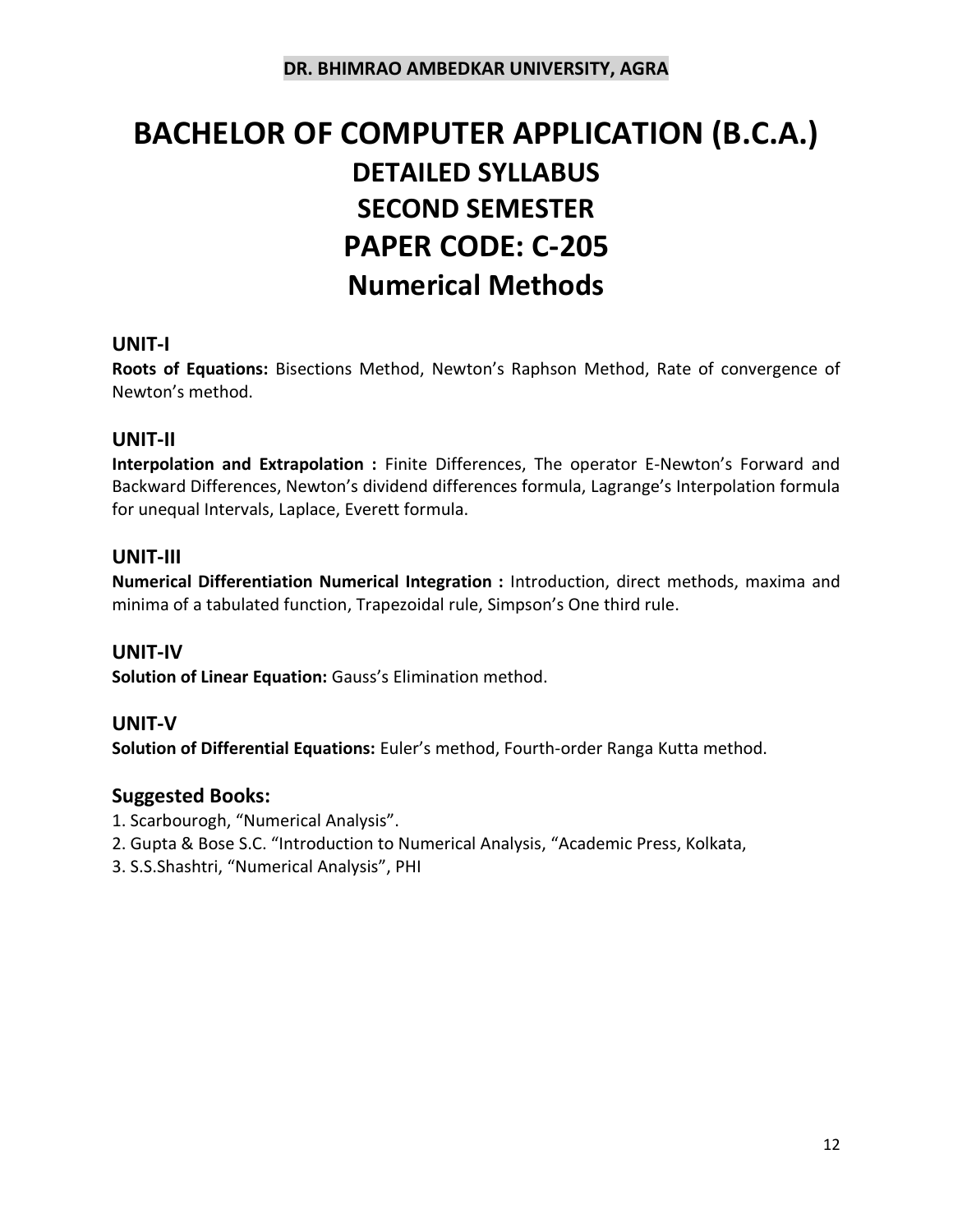# **BACHELOR OF COMPUTER APPLICATION (B.C.A.) DETAILED SYLLABUS THIRD SEMESTER PAPER CODE: C-301 Data Base Management System**

#### **UNIT-I**

**Introduction:** Database System Concepts, Database Users, Components of Database System, Database Users, Advantages and disadvantages of Using a DBMS, Database Schemas and Instances , DBMS Architecture, Data Independence, Database Languages and Interfaces, Classification of Database Management Systems.

#### **UNIT-II**

Data Modelling & Relational Database Management System ,Entity Relationship Model: Entity Types, Entity Sets, Attributes, Keys, Relationships, Relationship Types, Roles, and Structural, Constraints, Weak Entity Types, ER Diagrams,

#### **UNIT-III**

**The Relational Data Model**: Relational Algebra: Relational Model Concepts, Relational Constraints and Relational Database Schemas Update Operations Basic Relational Algebra Operations, Additional Relational Operations, Examples of Queries in Relational Algebra.

#### **UNIT-IV**

**SQL:**SQL and Database Design Theory and Methodology Structured Query Language The Relational Database Standard: Data Definition, Constraints and Schema, Types of SQL Commands, SQL Operators and their Procedure, Insert, Delete, and Update Statements in SQL Queries and Sub Queries, Aggregate Functions, Joins, Unions, Intersection, Minus. Functional Dependencies and Normalization Closure of Attributes, Normal Forms Based on Primary Keys, General Definitions of Second and Third Normal Forms, Boyce Codd Normal Form.

#### **UNIT-V**

**Transaction Processing:** Concurrency Control and Distributed Database Transaction Processing Concepts: Introduction to Transaction Processing, Desirable Properties of Transactions, Concurrency Control Techniques, Concurrency Control Based on Timestamp Ordering.

#### **Suggested Books:**

1. A.K. Majumdar, P. Bhattacharya, "Database Management Systems", TMH, 1996.

2. Bipin Desai, "An Introduction to database systems", Galgotia Publications, 1991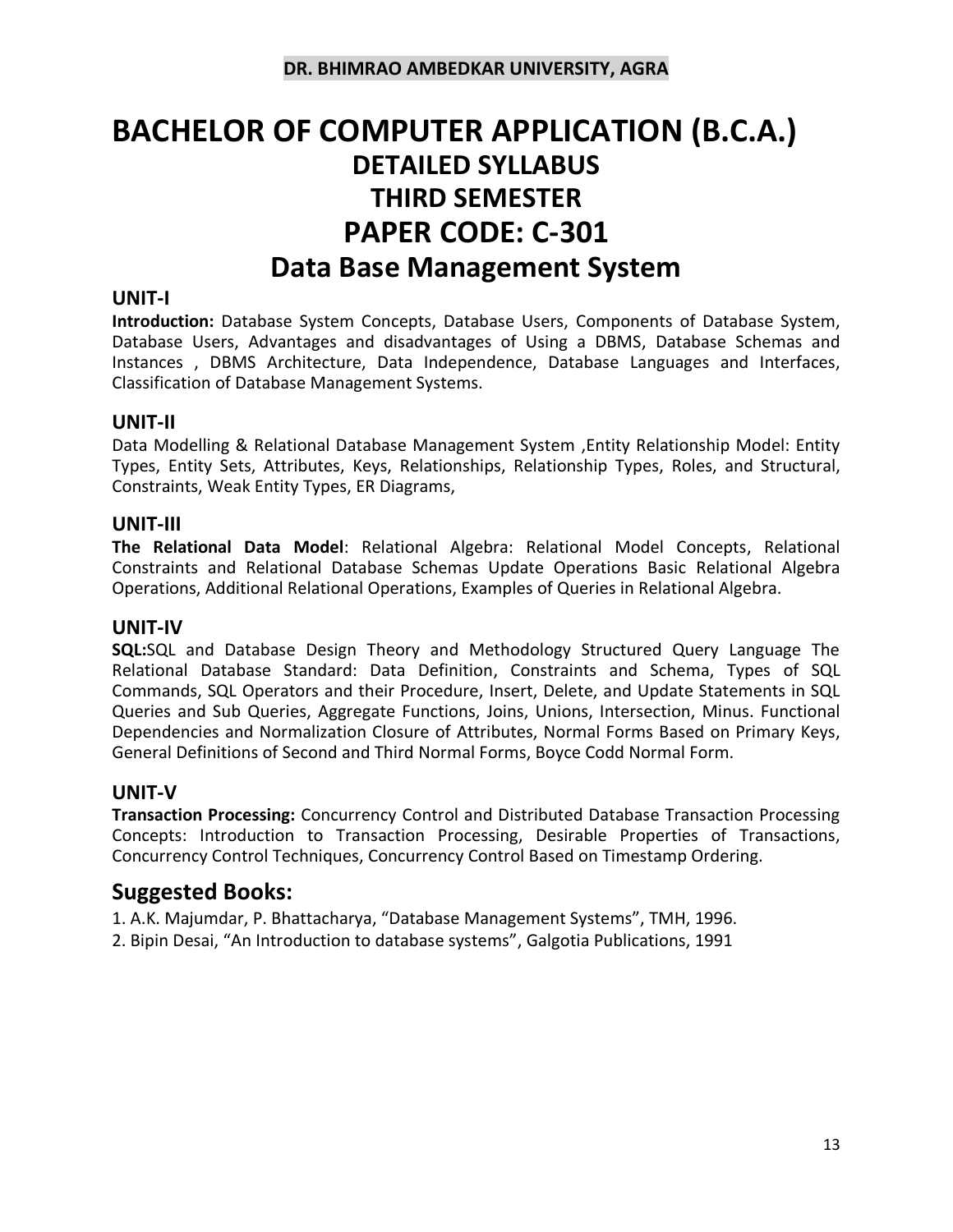# **BACHELOR OF COMPUTER APPLICATION (B.C.A.) DETAILED SYLLABUS THIRD SEMESTER PAPER CODE: C-302 E-Commerce and ERP**

### **UNIT-I**

**Introduction:** Benefits of E-Commerce, Goals of Electronic Commerce, Main Components of E- Commerce, Communication, Process Management, Service Management, Process of E- Commerce, Types of E- Commerce, Role of Internet and Web in E- Commerce, Technologies Used in E- Commerce Systems, E- Business Models.

# **UNIT-II**

**E-Commerce Activities**: Various Activities of E- Commerce, Elements and Resources Impacting E- Commerce and Changes, Man Power Associated with E- Commerce Activities, Opportunity Development for E- Commerce Stages, Development of E-Commerce Business Case, Components and Factors for the Development of the Business Case, Steps to Design and Develop an E- Commerce Website.

# **UNIT -III**

**Internet**: Networking Categories, Characteristics of Internet, Components of Internet, Internet Services, Elements of Internet, Uniform Resource Locators, Internet Protocol, Shopping Cart, Cookies and E- Commerce, Web Site Communication. Implementation of **E- Commerce:** WWW.EBAY.COM, B2C Website- Registration, Time factor, Bidding process, Growth of eBay, PayPal.

### **UNIT-IV**

**ISP, WWW and Portals:** Internet Service Provider (ISP), World Wide Web (WWW), Portals, Steps to build homepage, Metadata, Advantages of Portal, Enterprise Information Portal (EIP).

**E-Marketing:** Traditional Marketing, E- Marketing, Maintaining a Website, Online Marketing, Advantages of Online Marketing. Content: format and access, Maintaining a Website- Metrics Defining Internet Units of Measurement, Online Marketing, Advantages of Online Marketing.

**E- Security:** Security on the Internet, Network and Website Security Risks, Viruses, Unauthorized access to a computer network, Network and Website Security, Transaction security and data protection, Security audits and penetration testing, E- Business Risk Management Issues, Firewall, Network policy, Advanced authentication mechanism, Packet filtering, Application gateways, Defining Enterprise Wide Security Framework.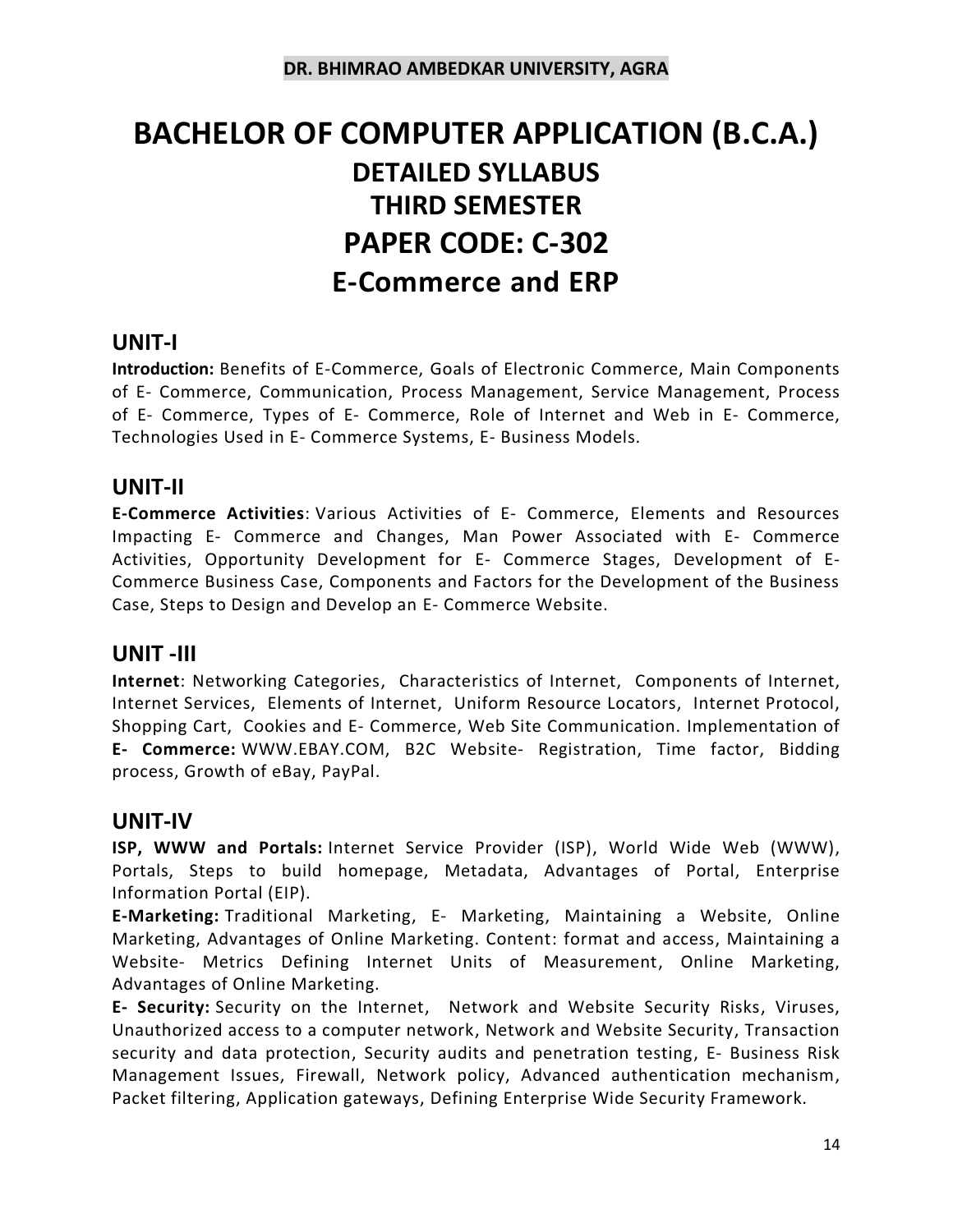#### **UNIT -V**

E- Payment Systems: Electronic Funds Transfer, Digital Token Based E- Payment Systems, Steps for Electronic Payment, Payment Security, Net Banking, Customer Relationship Management (CRM), CRM Processes, Event triggers, business logic and rules repository, Decision support tools, Higher level statistical analysis, Forecasting and planning tools, Workflow management, Collateral management, Architecture and Applications of Electronic CRM.

- 1. K Vaitheeswaran "The Story of India's First E-Commerce Company"
- 2. David Whiteley "E Commerce: Strategy, Technologies and Applications"
- 3. P T Joseph "E-Commerce: An Indian Perspective"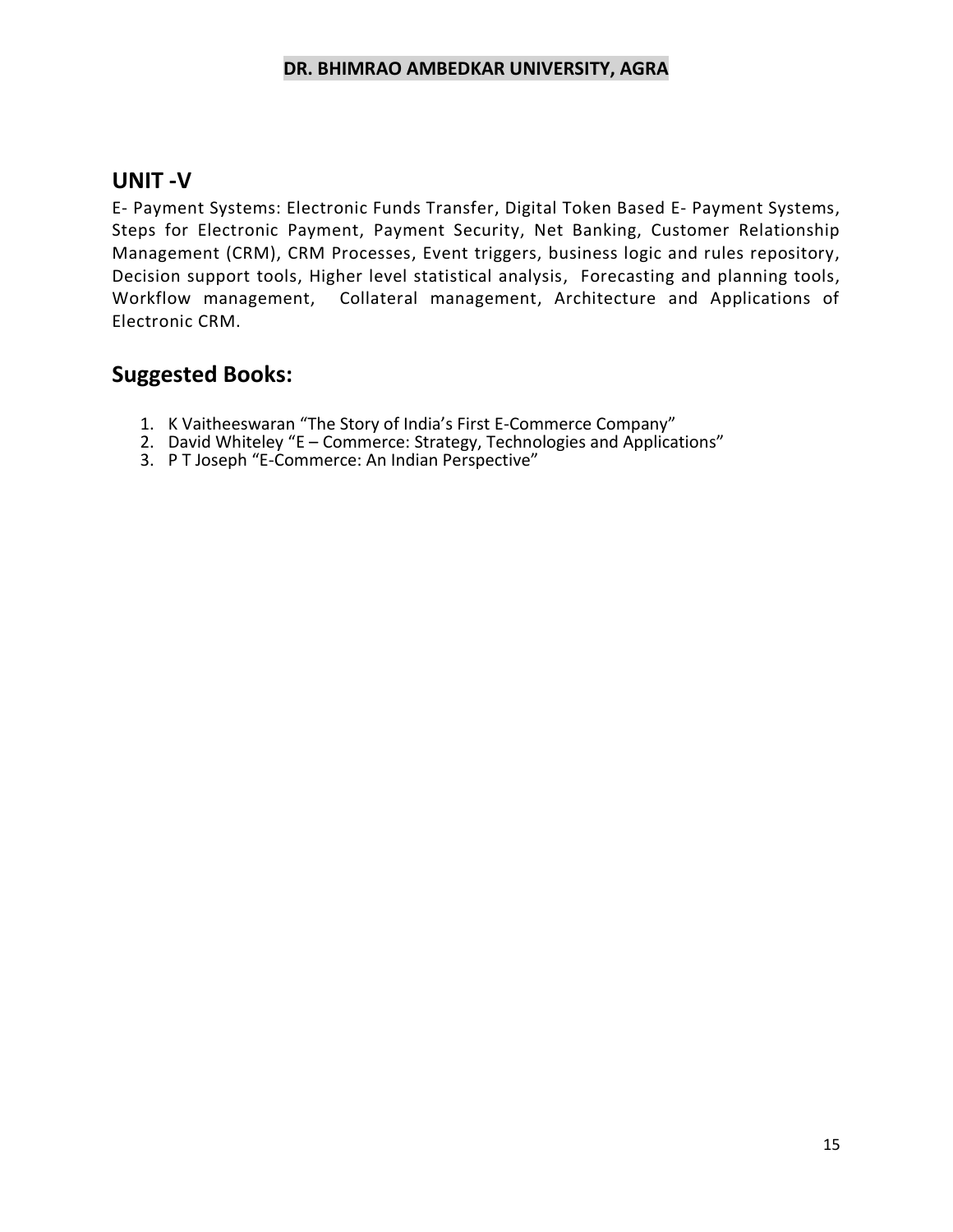# **BACHELOR OF COMPUTER APPLICATION (B.C.A.) DETAILED SYLLABUS THIRD SEMESTER PAPER CODE: C- 303 Computer Organization and Architecture**

# **UNIT I**

**Computer Evolution:** Von Neumann Architecture. Integer Addition and Subtraction ,Floating point representation., Signed numbers, Binary Arithmetic, 1's and 2's Complements , Booths Algorithm, Hardware Implementation, IEEE Standards, Floating Point Arithmetic , The accumulator, Shifts, Carry and Overflow. Instruction Characteristics, CPU with Single BUS, Types of Operands, Types of Operations, Addressing Modes, Instruction Formats.

### **UNIT II**

**Processor Organization:** Parallelism and Computer arithmetic, Computer arithmetic associatively. Register Organization, 8086 Registers, Instruction Cycles, Addressing Modes. The Instruction cycle, Control of the CPU, Functional Requirements, Single, Two, Three bus structure, Execution of a complete instruction, Branching, Sequencing of Control Signals, Hardwired Control Unit, Micro-Programmed Control.

### **UNIT III**

**Memory Organization:** Characteristics of Memory Systems, Types of Memory, Design of memory subsystem using Static, Dynamic Memory Chips, Memory interleaving **High Speed Memories:** Cache Memory, Structure of cache and main memory, Elements of Cache Design, Mapping functions, Replacement algorithms, External Memory, Virtual memory

### **UNIT IV**

**I/O Organization:** Input / Output Module: Need, Techniques, Interrupt Driven I/O, Basic concepts of an Interrupt , Response of CPU to an Interrupt, Design Issues, Priorities, Interrupt handling, Types of Interrupts**.** Data Transfer Techniques, Data Memory Access, Buses, Types of buses, I/O Interface, Synchronous and Asynchronous Data Transfer, Serial I/O, Multiprogramming vs. Multiprocessing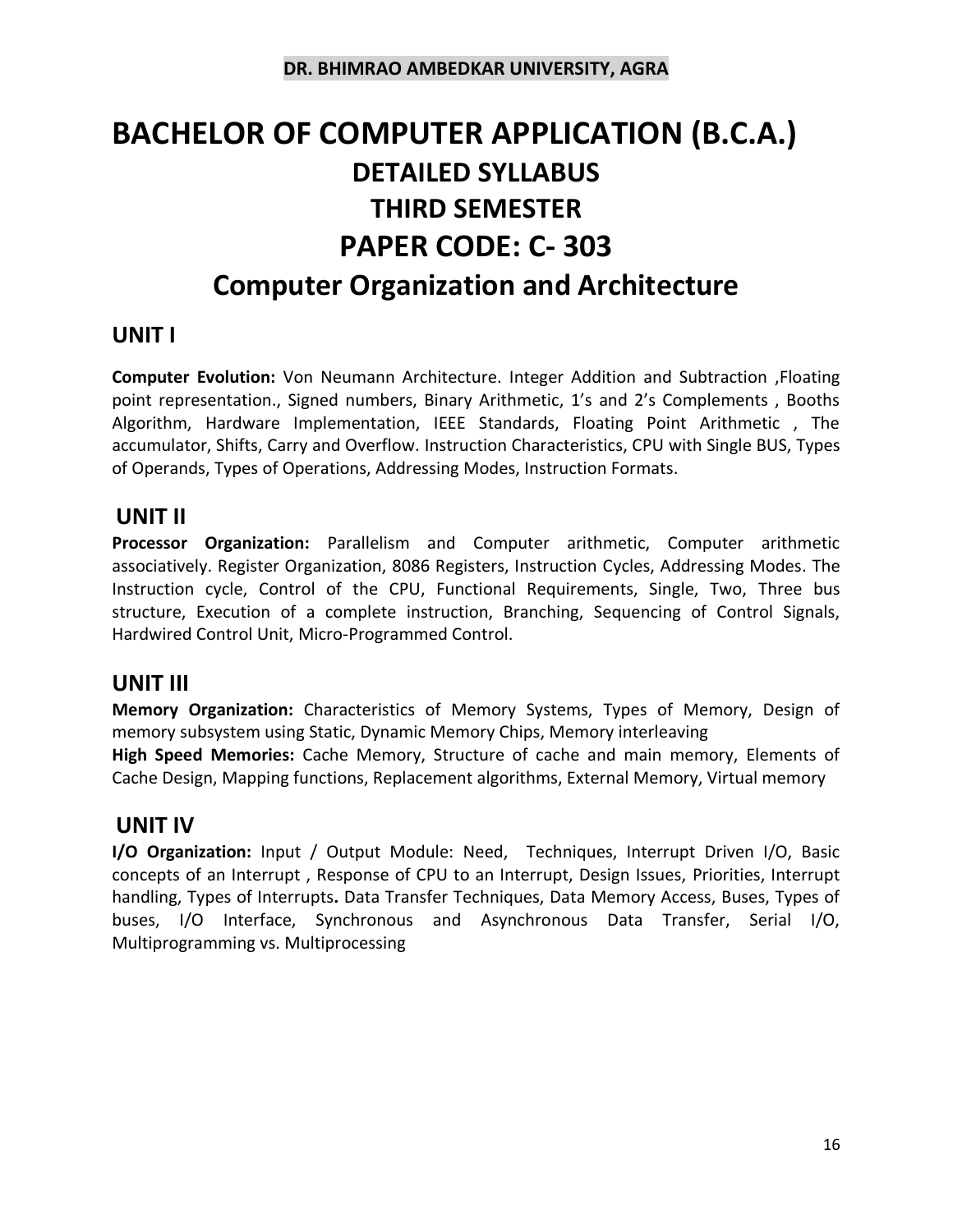# **UNIT V**

**Microprogramming:** Basic Principles, Features ,Applications and advantages of microprogramming, Limitations of microprogramming, Parallel Organization, Instruction Set Architecture (ISA), RISC and CISC, Characteristics of CISC, Characteristics of RISC, RISC versus CISC, Vector Processing Requirements and Characteristics of vector processing.

- 1. [Stallings](https://www.amazon.in/s/ref=dp_byline_sr_book_1?ie=UTF8&field-author=Stallings&search-alias=stripbooks)"Computer Organization & Architecture"
- 2. William Stallings "Computer Organization and Architecture: Designing for Performance"
- 3. [John Hayes](https://www.amazon.in/s/ref=dp_byline_sr_book_1?ie=UTF8&field-author=John+Hayes&search-alias=stripbooks)"Computer Architecture and Organization"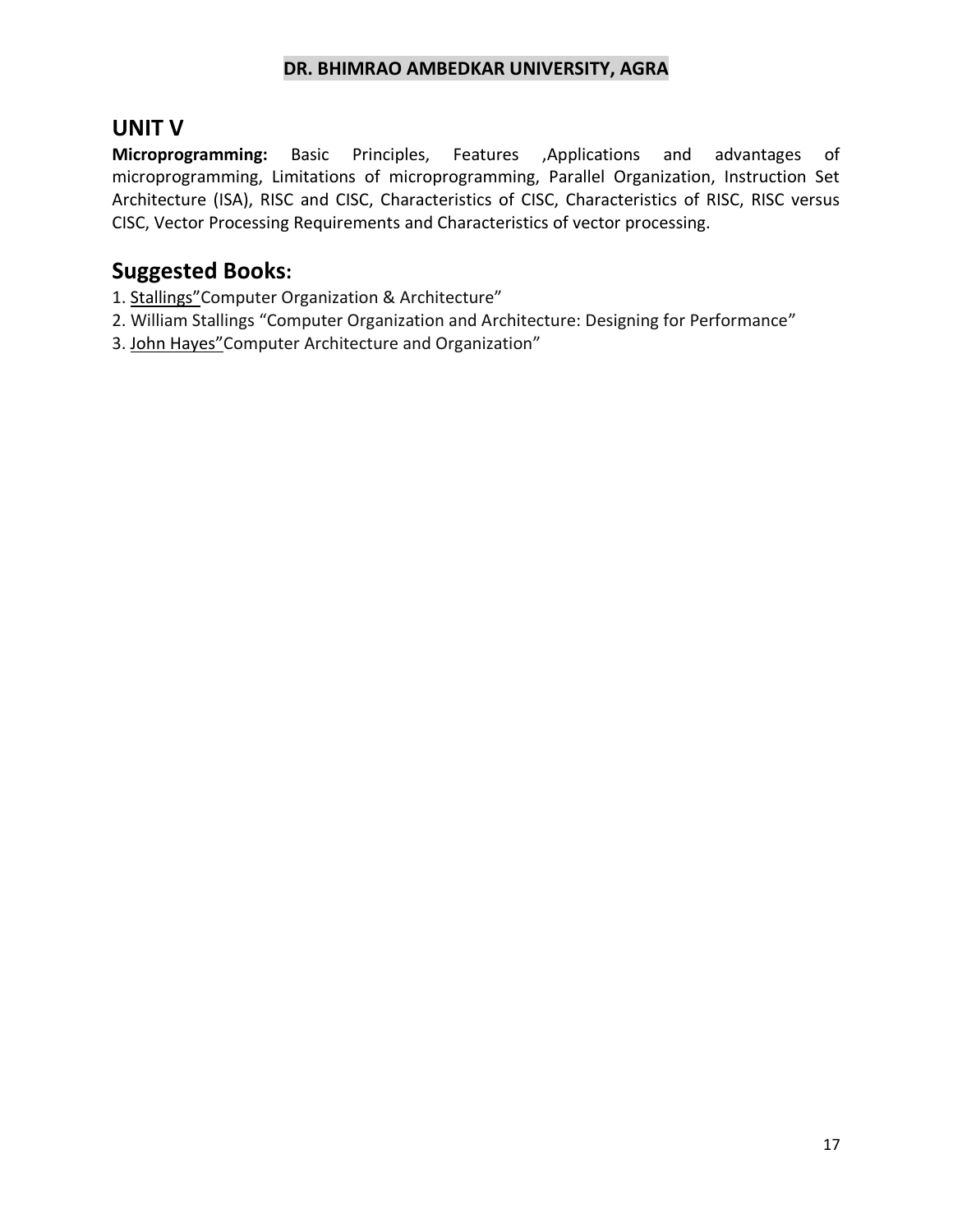# **BACHELOR OF COMPUTER APPLICATION (B.C.A.) DETAILED SYLLABUS THIRD SEMESTER PAPER CODE: C-304 Operating System with the case study of UNIX & Windows**

# **UNIT-I**

**Introduction**: What is an operating system, Simple Batch Systems, Multi, programmed Batch systems, Time, Sharing Systems, Parallel systems, Distributed systems, Real, Time Systems. **Memory Management:** Background, Paging, Segmentation Virtual Memory: Demand Paging, Page Replacement, Page, replacement Algorithms, Performance of Demand Paging, Allocation of Frames, Thrashing.

# **UNIT-II**

**Processes:** Process Concept, Process Scheduling, Operation on Processes, CPU Scheduling: Basic Concepts, Scheduling Criteria, Scheduling Algorithms, Synchronization Hardware, Semaphores, Classical Problems of Synchronization

**Deadlocks:** System Model, Deadlock Characterization, Methods for Handling Deadlocks, Deadlock prevention, Deadlock Avoidance, Deadlock Detection, Recovery from Deadlock .

# **UNIT-III**

**Device Management:** Techniques for Device Management, Dedicated Devices, Virtual Devices, Storage Devices, Buffering, Secondary Storage Structure: Disk Structure, Disk Scheduling, Disk Management**,** Swap, Space Management.

**Information Management:** Introduction, A Simple File system, General Model of a File System, Symbolic File System, Basic File System, Access Control Verification, Logical File System, Physical File system File, System Interface, File Concept, Access Methods, file, System Structure, Allocation Methods, Free, Space Management.

### **UNIT-IV**

**Unix:** A Sample Login Session, Logging On, Using the On-line Man Pages, Logging Off, Directory and File Structure, File Names, Directories, The df Program, Your Login Directory, Subdirectories, Specifying Files, Protecting Files and Directories, Text Editors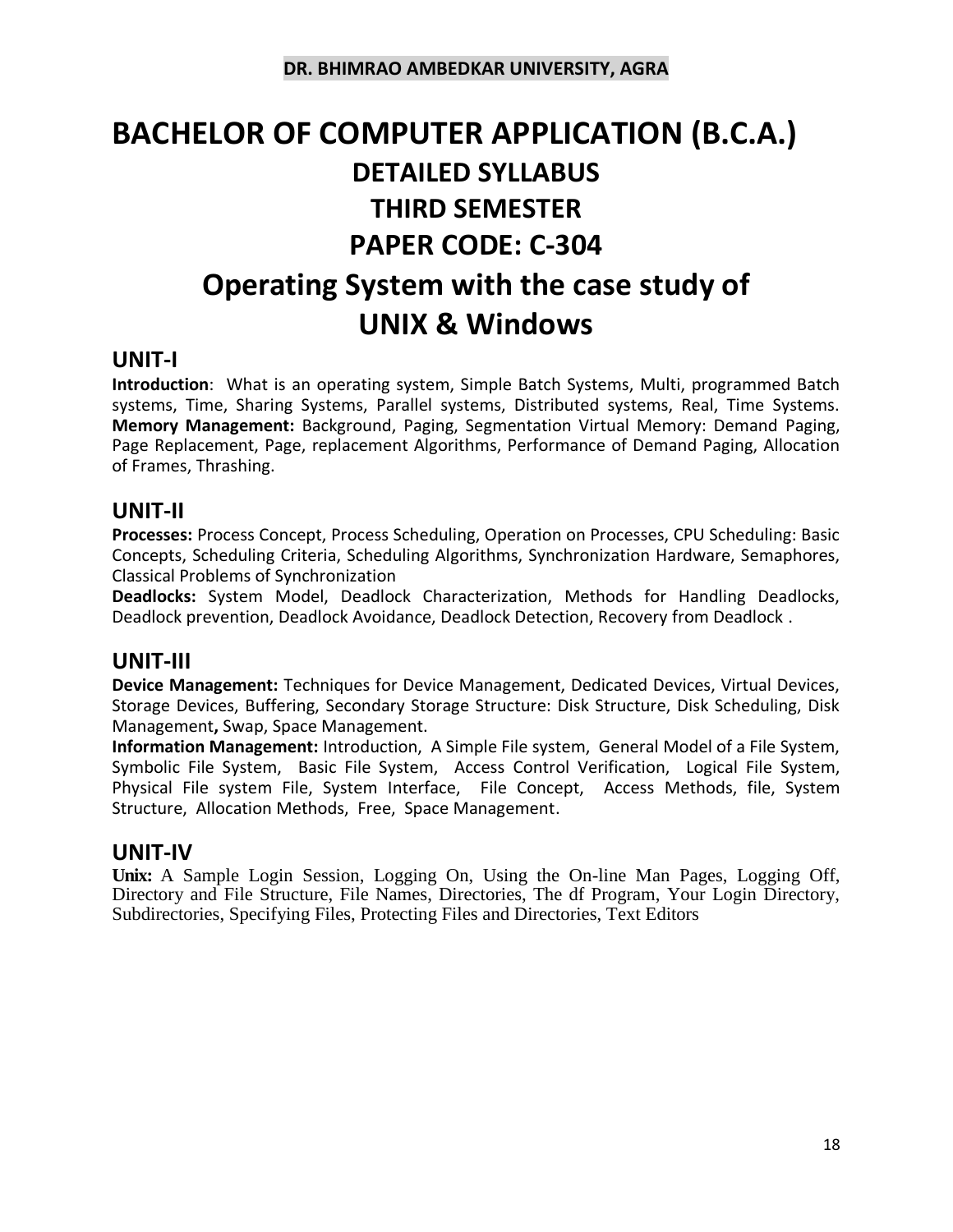### **UNIT-V**

Windows accessories. Managing multiple windows, arranging icons on the desktop, creating and managing folders, managing files and drives, logging off and shutting down windows. Entertainment CD Player, VD Player, Media Player, Sound Recorder, Volume Control

- 1. Silber sachatz and Galvin, "Operating System Concepts", Person, 5th Ed. 2001
- 2. Madnick E., Donovan J., "Operating Systems:, Tata McGraw Hill, 2001
- 3. R K Taxali "P C Software for Windows"
- 4. Yashavant P Kanetkar "Unix Shell Programming"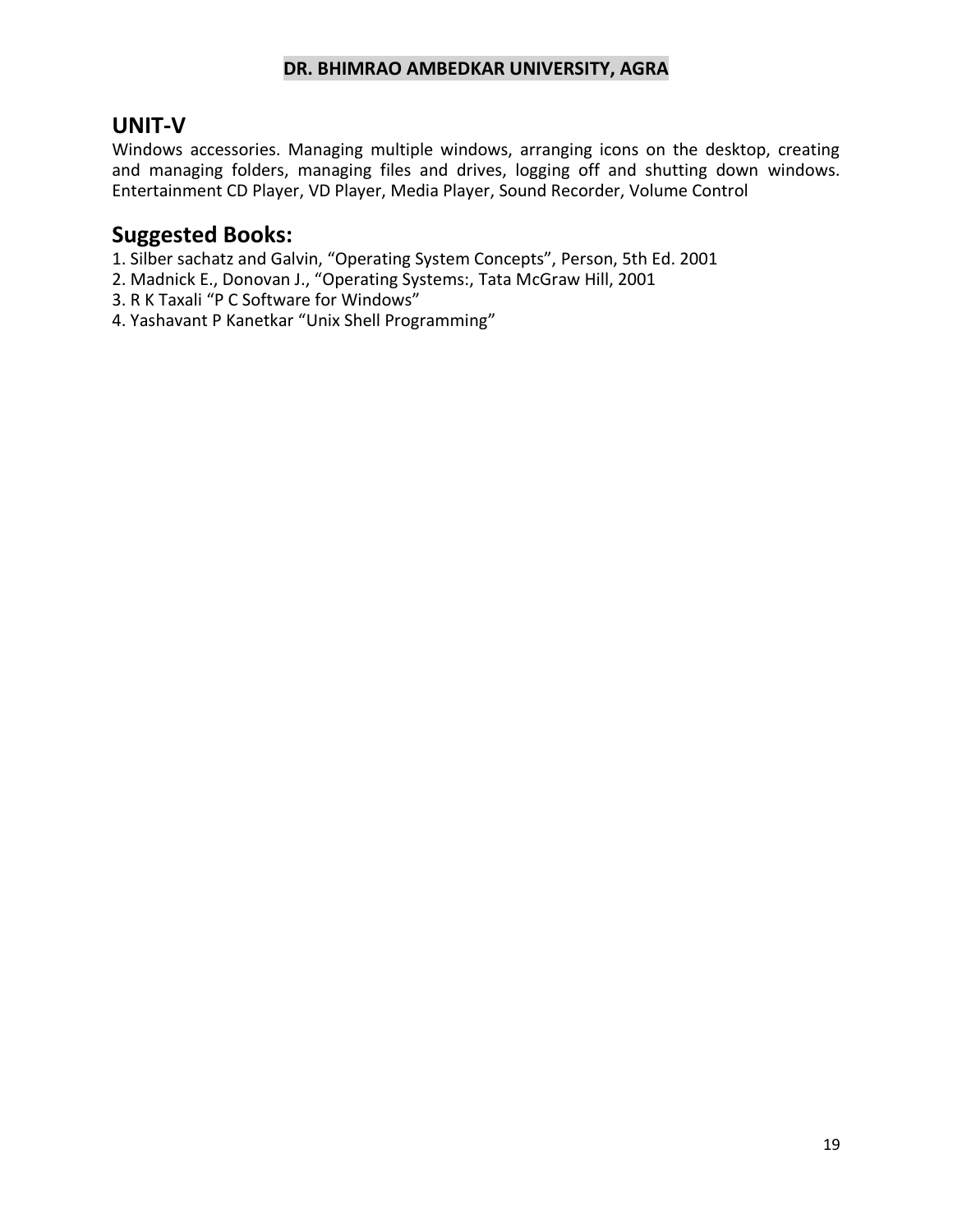# **BACHELOR OF COMPUTER APPLICATION (B.C.A.) DETAILED SYLLABUS THIRD SEMESTER PAPER CODE: C-305 Statistical Method and Application**

#### **UNIT I**

Classification of data, Tabulation of data, Preparation of frequency distribution, Presentation of data through histogram, frequency polygon, frequency curve

#### **UNIT II**

**Measures of Central Tendency:** Computation of Arithmetic mean, median and mode for ungrouped data and grouped data.

#### **UNIT III**

Measures of dispersion: Computation of Range, Quartile deviation, mean deviation and Standard deviation

#### **UNIT IV**

Concept of Skewness, Karl Pearson's Coefficients of Skewness(Numerical Applications Only)

#### **UNIT V**

Meaning of Correlation, types of correlation, correlation coefficient, Karl Pearson correlation coefficient. (Numerical Applications Only)

- 1. Dr.S.P. Gupta "Statistical Methods" SultanChand&Sons.
- 2. C. Sathyadevi,S. Chand "Quantitative Techniques"
- 3. S.C.Gupta& V.K.Kapoor, Sultan Chand "Fundamental of Mathematical Statistics"
- 4. SnedecorG.W.&CochranW.G.oxford&+DII "Statistical Methods"
- 5. Mode.E.B."Elements of Statistics", PrenticeHall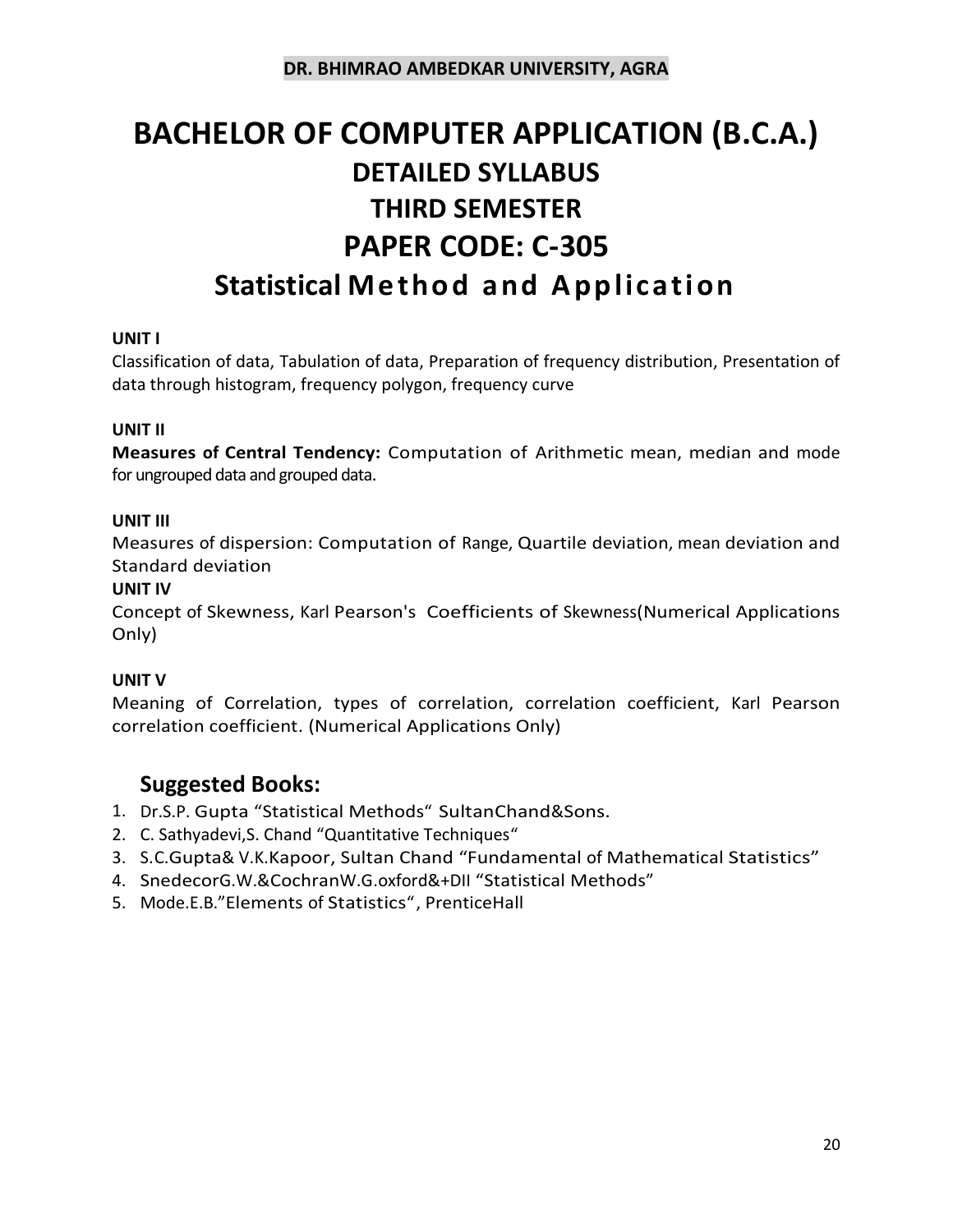# **BACHELOR OF COMPUTER APPLICATION (B.C.A.) DETAILED SYLLABUS FOURTH SEMESTER PAPER CODE: C-401 Java Programming**

# **UNIT-I**

Introduction, Java Tokens, Java Statements, Command Line Arguments. Constants, Variables and Data Types Constants, Variables, Data Types, Declaration of Variables, Giving Values of Variables, Scope of Variables, Type Casting, Getting Values of Variables, Java Program Structure, Java Virtual Machine.

# **UNIT-II**

**Operators, Expressions and Statements**: Arithmetic Operators, Relational Operators, Assignment Operators, Conditional Operators, Bitwise Operators, Special Operators, Arithmetic Expressions, Precedence of Arithmetic Operators. Decision Making and Branching: Introduction, Decision Making with if Statement, Simple if Statement, Nesting of if ... else Statements, else if Ladder, switch Statement. Decision Making and Looping: Introduction, while Statement, do Statement.

# **UNIT-III**

**Classes, Objects and Methods:** Defining a Class, Creating Objects, Accessing Class Members, Constructors, Methods Overloading, Static Members, Nesting of Methods, Inheritance: Extending a Class, Overriding Methods, Finalize Methods, Abstract Methods and Classes, Visibility Control. Arrays, Creating an Array, Two Dimensional Arrays, Strings, Wrapper Classes.

### **UNIT-IV**

**Interfaces and Packages**: Defining Interfaces, Extending Interfaces, implementing Interfaces, Accessing Interface Variables.

**Packages:** Introduction, Java API Packages, Using system Packages, Naming Conventions, Creating Packages, Accessing a Packages, Using a Package, Adding a Class to a Package. Multithreaded Programming: Introduction, Creating Threads, Extending the Thread Class, Stopping and Blocking a Thread, Life Cycle of a Thread, Using Thread Methods, Thread Exceptions.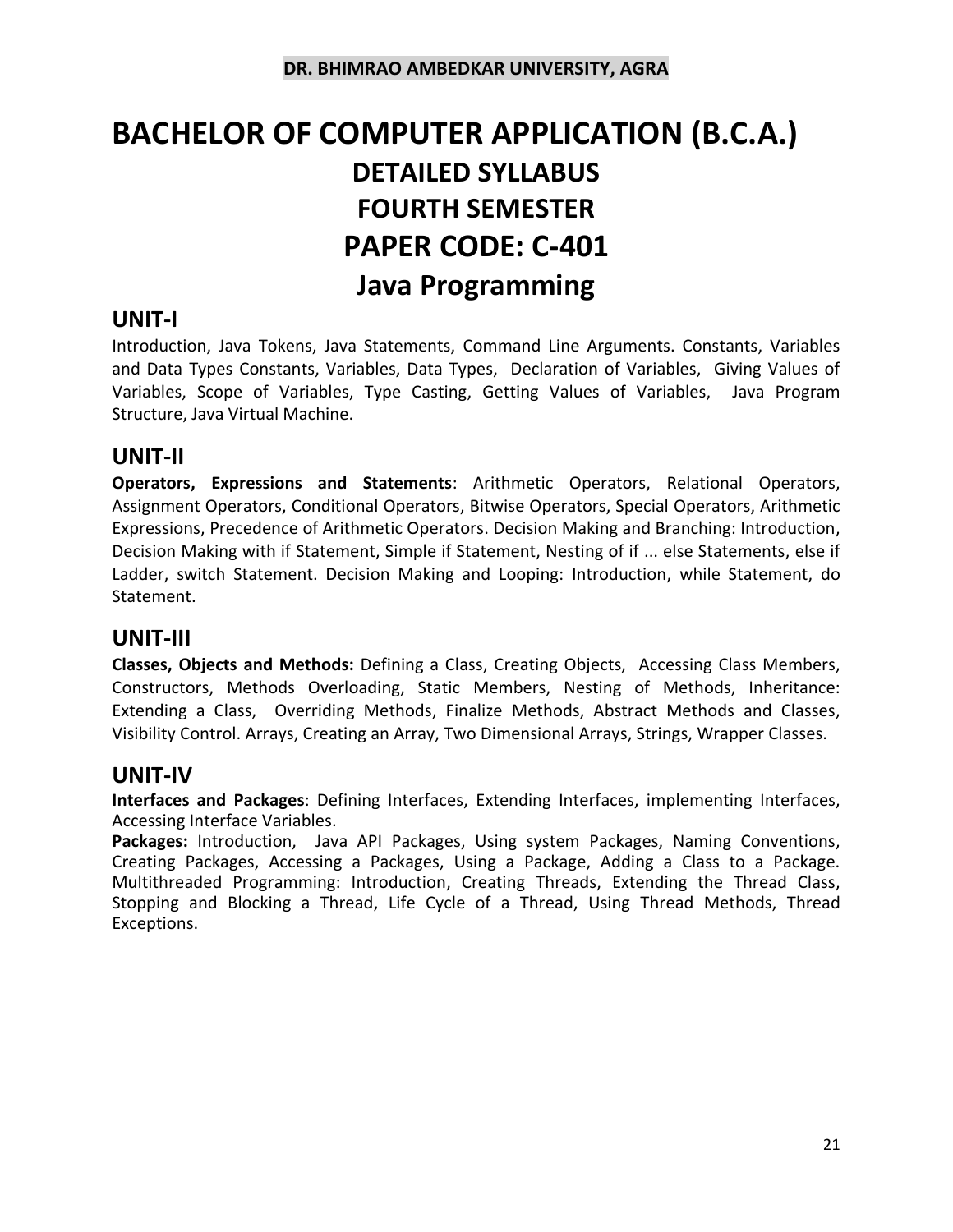### **UNIT-V**

**Applet Programming:** Introduction, Preparing to Write Applets, Building Applet Code, Applet Life Cycle, Creating an Executable Applet, Designing a Web Page, Applet Tag, Adding Applet to HTML File, Running the Applet. Managing Errors and Exceptions: Introduction, Types of Errors, Exceptions, Syntax of Exception Handling Code, Using finally Statement, Throwing Our Own Exceptions.

# **Suggested Books:**

1.E. Balagurusamy, "Programming with Java", A Primer Second Edition, Tata McGraw Hill, New Delhi.

2.P.Naughton and H. Schildt, "JAVA: The Complete Reference", TMH, New Delhi 2005.

3.D.Jana, Java and "Object Oriented Programming Paradigm", PHI, New Delhi, 2005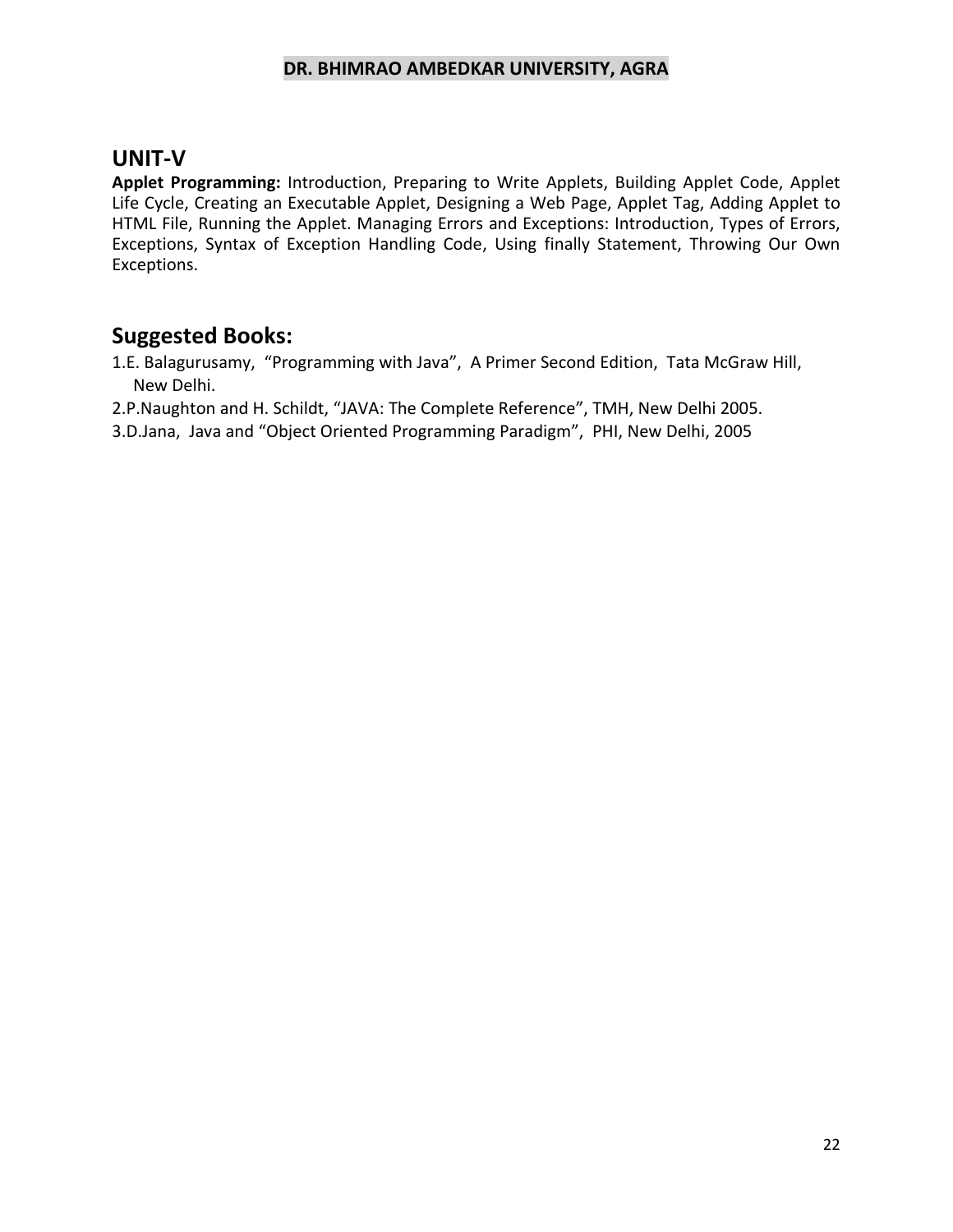# **BACHELOR OF COMPUTER APPLICATION (B.C.A.) DETAILED SYLLABUS FOURTH SEMESTER PAPER CODE: C-402 Web Technology using PHP and MYSQL**

#### **UNIT I**

**PHP**: Introduction to PHP Evaluation of PHP, Basic Syntax, Defining variable and constant, PHP Data type, Operator and Expression. Doing Repetitive task with looping.

Function: Define a function, Call by value and Call by reference, Recursive function, String Creating and accessing, String Searching & Replacing String, Formatting String.

#### **UNIT II**

**Array**: Anatomy of an Array, Creating index based and Associative array Accessing array, Looping with associative array using each () and for each(), Some useful Library function. Handling Html Form with PHP Capturing Form, Data Dealing with Multi-value filed, and Generating File uploaded form.

#### **UNIT III**

**Working with file and Directories**: Understanding file& directory, Opening and closing a file, Coping, renaming and deleting a file, File Uploading & Downloading.

#### **UNIT IV**

**Session and Cookie:** Introduction to Session Control, Session Functionality What is a Cookie, Setting Cookies with PHP. Using Cookies with Sessions, Deleting Cookies, Registering Session variables.

#### **UNIT V**

**MySQL**: Introduction to RDBMS, Connection with MySQL Database, Performing basic database operation (DML) (Insert, Delete, Update, Select), Setting query parameter, Executing query Join (Cross joins, Inner joins, Outer Joins, Self joins.) Error tracking and debugging.

- 1. O riley Press "Learning PHP, MySQL"
- 2. [W. Jason Gilmore](https://www.amazon.in/s/ref=dp_byline_sr_book_1?ie=UTF8&field-author=W.+Jason+Gilmore&search-alias=stripbooks)"Beginning PHP and MySQL by"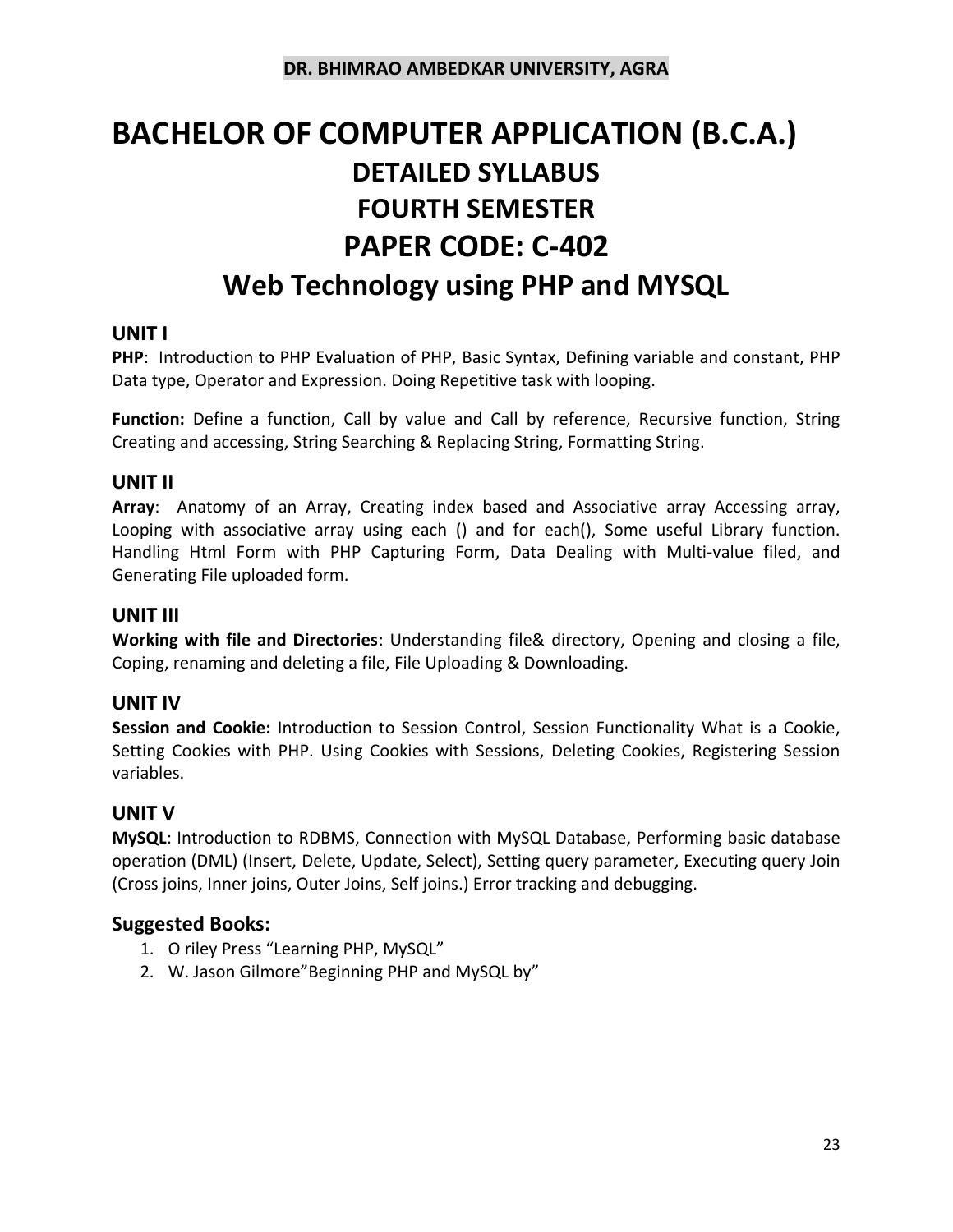# **BACHELOR OF COMPUTER APPLICATION (B.C.A.) DETAILED SYLLABUS FOURTH SEMESTER PAPER CODE: C- 403 Artificial Intelligence**

#### **UNIT-I**

AI Concepts, Various definitions of AI, Knowledge, Knowledge Pyramid, People and Computers: What computers can do better that people, what people can do better than computers, Characteristics of AI Problems, Components of AI, AI Evolution, Application Areas of AI.

#### **UNIT-II**

**Expert System:** Components of Expert System: Knowledge Base, Inference Engine, User Interface, Features of Expert System, Expert System Life Cycle, Categories of Expert System, Advantages/Limitations of Expert System, Developing an Expert System: Identification, Conceptualization, Formalization, Implementation, Testing, Using an Expert System.

#### **UNIT-III**

**AI and Search Process:** Brute Force Search, Depth First/Breadth First Search, Heuristic Search: Hill Climbing, Constraint Satisfaction, Mean End Analysis, Best First Search.

#### **UNIT-IV**

**Natural Language Processing:** Introduction, Need, Goal, Fundamental Problems in Natural Language Understanding,

**Speech Recognition:** Introduction, Advantages and Approaches, Introduction to Robotics: Parts of a Robot.

#### **UNIT-V**

**Applications:** Communication, Formal grammar for a fragment of English, Syntactic analysis, Augmented grammars, Semantic interpretation, Discourse understanding, Grammar induction, Probabilistic language processing, Probabilistic language models, Information retrieval, Machine Translation.

- 1. V S Janakiraman, "Foundation of Artificial Intelligence and Expert Systems"
- 2. Dan W. Patterson, "Introduction to Artificial Intelligence and Expert Systems"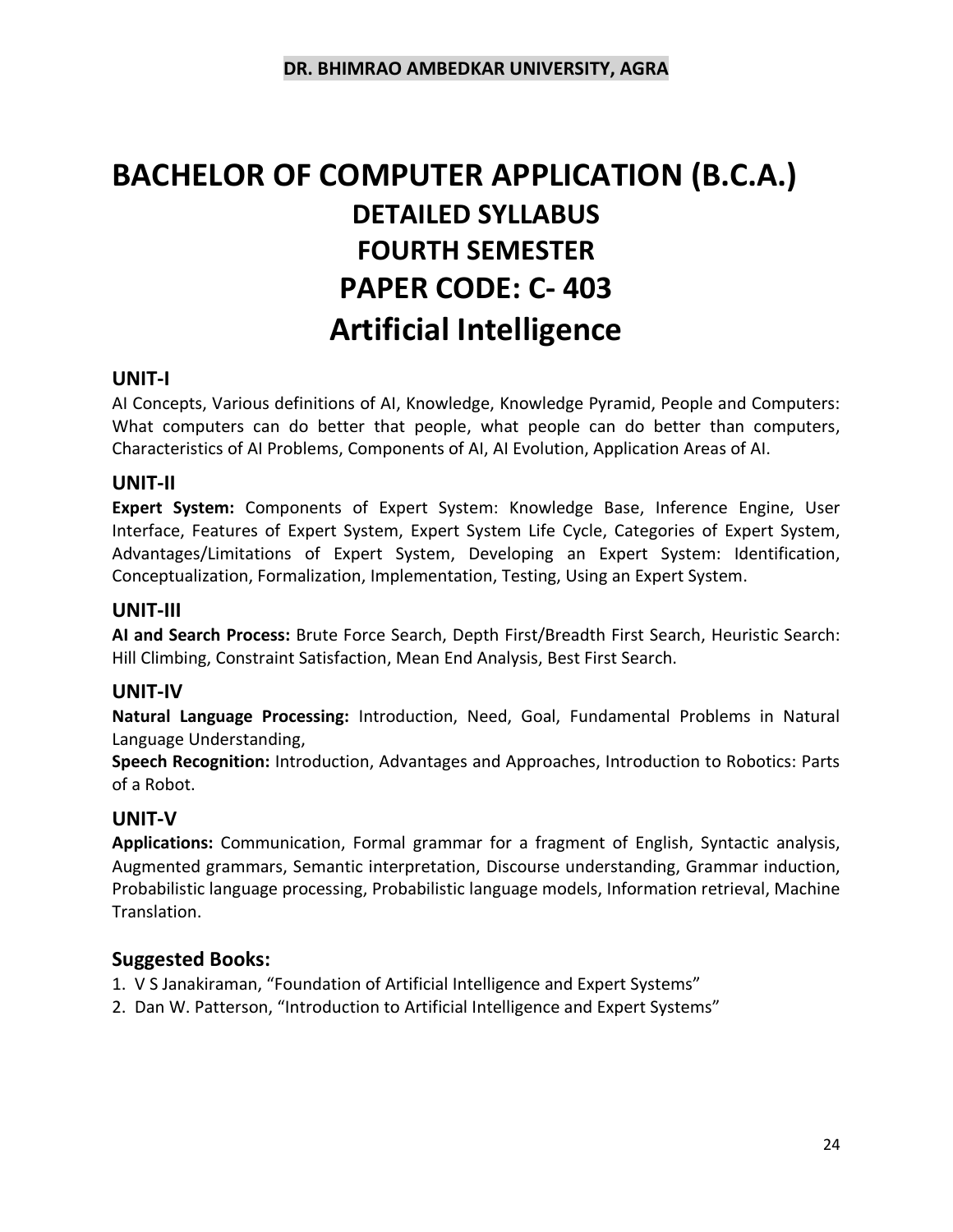# **BACHELOR OF COMPUTER APPLICATION (B.C.A.) DETAILED SYLLABUS FOURTH SEMESTER COURSE CODE: C-404 Computer Network**

#### **UNIT I**

**Introduction:** Definition of a Computer Network, Components of a computer network**,** Types of Network: Based on Topology (Bus, Star, Ring Mesh, Tree), Based on Size Technology and ownership (LAN, MAN, WAN). Network topologies, Linear Bus Topology, Ring Topology, Star Topology, Switching, Circuit switching, Message switching, Packet switching, Implementation of packet switching, Relationship between Packet Size and Transmission time, Comparison of switching techniques: Multiplexing, FDM, Frequency division multiplexing.

#### **UNIT II**

**Network Software & Network Standardization**: Introduction: Networks Software, Protocol hierarchy, Service Primitives: Reference models, The OSI Reference Model, The TCP/IP Reference Model, Comparison of the OSI & the TCP/IP Reference Model

#### **UNIT III**

**Data Link Layer:** Services provided to the Upper Layer, Framing, Error Control, Flow Control, IEEE Standards for MAC Sub layer, Network Layer: Services provided to the Upper Layer: Routing Algorithms (Centralized, Distributed.

#### **UNIT IV**

**Data Communications**: **Introduction:** Theoretical basis for communication, Fourier analysis, Band limited signals, Maximum data rate of a channel: Transmission impairments, Dispersion, Noise: Data transmission modes, Serial & Parallel, Simplex, Half duplex & full duplex.

#### **UNIT V**

Transmission Medium: Introduction: Transmission medium, Guided & Unguided Transmission medium, Twisted pair, Optical fiber, Wireless transmission.

#### **Suggested Books:**

1. W. Stallings, "Data and Computer Communication", Pearson Education.

- 2. A. S. Tanenbaum, "Computer Network", 4th, Edition, Pearson Education.
- 3. Forouzan, "Data Communication and Networking", 2nd Edition, Tata McGraw Hill.